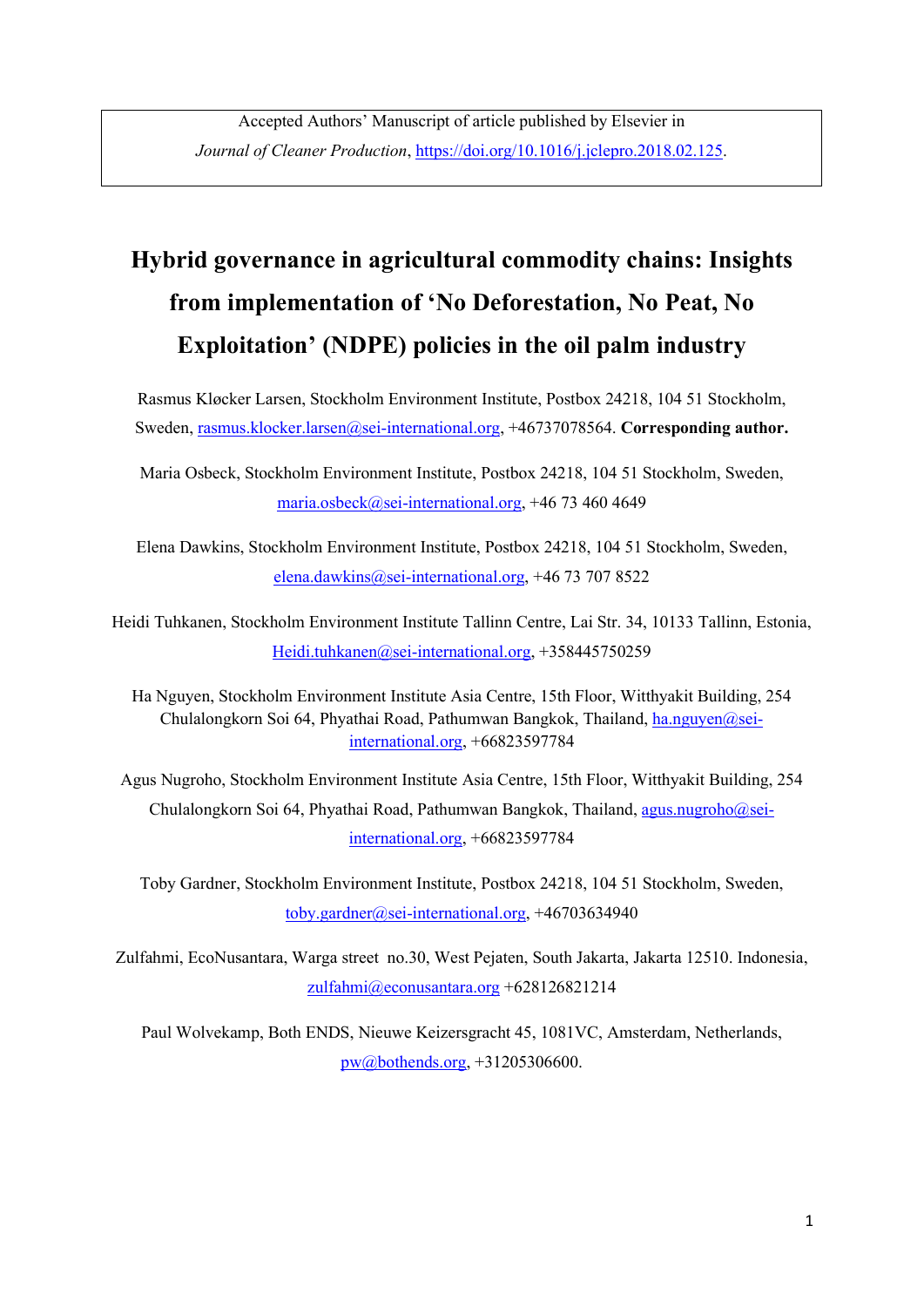#### Abstract

In agricultural commodity chains, companies with sizeable market shares are stepping up sustainability commitments through so-called 'No Deforestation, No Peat, No Exploitation' (NDPE) policies – yet the delivery is fraught with difficulties. Drawing on theories of hybrid public-private governance this paper explores how commodity chain actors themselves view the limitations of private regulation and the prospects for more effective supply-chain governance. As a case study, we present interview data from the palm oil commodity chains linking growers in Riau Province, Sumatra, Indonesia, with retailers in Europe. The findings demonstrate awareness of shortcomings in existing arrangements and the need for a stronger presence of both the Indonesian state and European governments. We discuss potential hybrid governance measures, highlighting the need for a pluralistic strategy that mobilizes the combined positive forces of civil society, business and government(s). We argue that, to advance such an agenda, hybrid governance must be conceptualized not simply as a matter of blending (and hence reifying) pre-existing and often highly problematic private and public institutions but as a question of how *all* such institutions may themselves be more thoroughly democratized in the process.

Keywords: agriculture; palm oil; Indonesia; Europe; supply chain; governance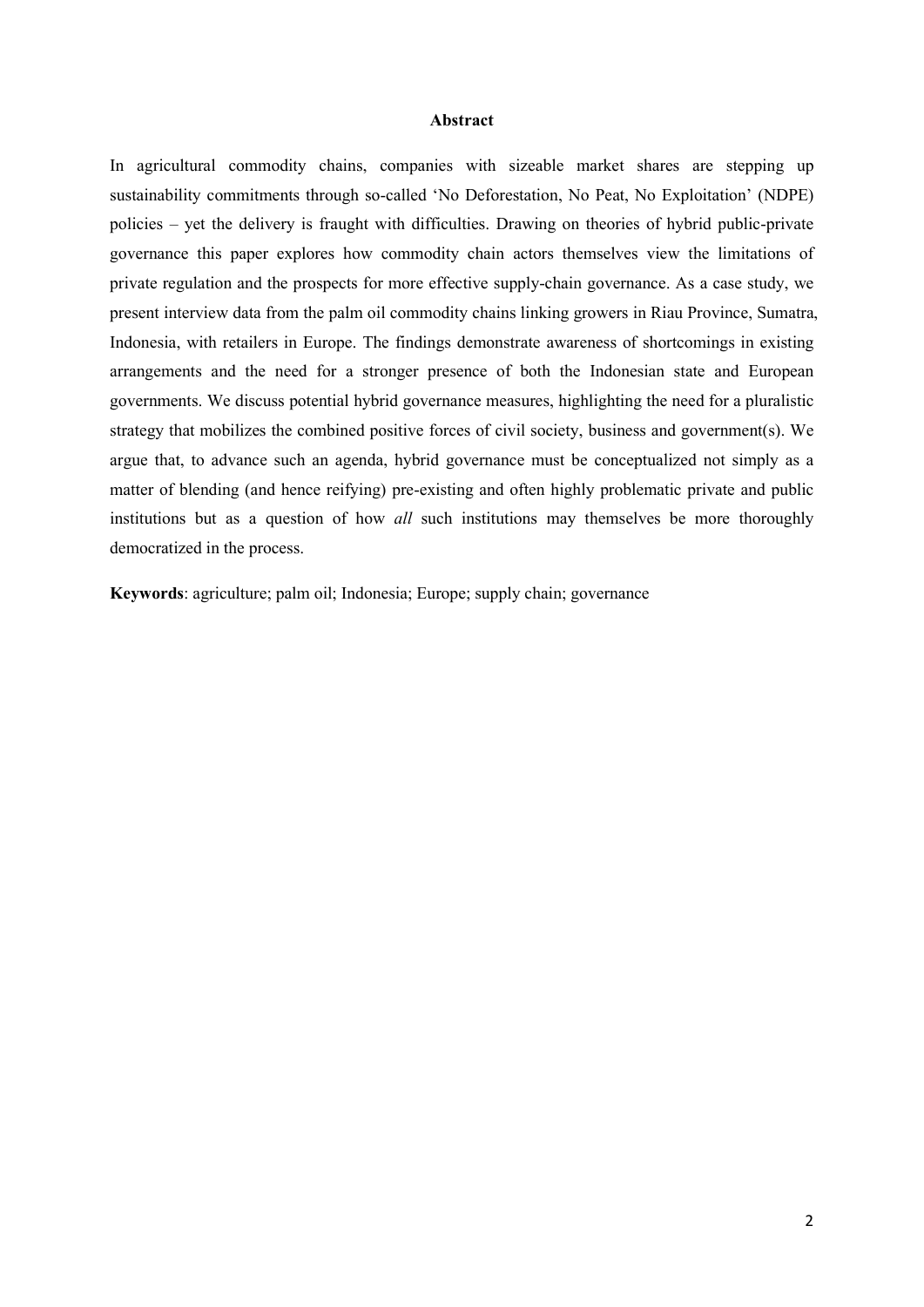## 1. Introduction

In the last few years, corporate self-regulation in the production and trade of agricultural products has seen an increase in ambition level, including a move from certification of single production units (e.g. plantations) to ambitions of whole commodity chain governance. Hundreds of major multinational companies have made ambitious pledges in recognition of their responsibilities to reduce impacts on forests and the rights of local communities, with many committing to eliminate deforestation from their supply chains entirely (Climate Focus, 2016). These commitments were showcased in the 2014 New York Declaration on Forests (NYDF) where companies, governments and other groups committed to end deforestation by 2030 and to cut natural forest loss in half by 2020. In the oil palm sector in particular, a number of leading buyer companies, in response to growing pressure from campaigning organizations and consumer groups, have spearheaded a package of commitments in the form of 'No Deforestation, No Peat, No Exploitation' (NDPE) policies (Chain Reaction Research, 2017).

Yet, despite widespread publicity, the practical consequences of these commitments are less clear. Most importantly, they do not represent any radical departure from the power-balance between private and public regulation that has characterized large-scale transnational agro-industries to date. As a case in point, the 2016 Amsterdam Declaration, the only specific policy commitment of a small number of European Union (EU) member states on palm oil, declared no intention of substantial government regulation; the undersigning member states only 'take note and declare [themselves] supportive' of the private sector-driven commitments. The European Parliament reiterated this view in its April 2017 resolution (European Parliament Report 2016/2222(INI)), calling for a 'binding regulatory framework' for palm oil entry into the EU that nonetheless appear to remain reliant on privately regulated certification systems. In other words, the public sector is, and seems intent to remain, heavily dependent on private sector initiatives to deliver on own stated ambitions.<sup>1</sup>

Overall, these developments are symptomatic of how private regulation (i.e. governance through corporate self-regulation, multi-stakeholder platforms and/or certification and standard setting – without the direct involvement of governments) has become shrouded in increasing paradox. On the one hand standards and commitments rest on the premise of achieving collective action in commodity chains to enact a liberal democratic ideal that direct negotiation of responsibilities is possible among competing stakeholders (e.g. Giovannucci and Ponte, 2005; Schouten et al., 2012; Köhne, 2014). On the other, there is no shortage of research testifying to the considerable challenges of achieving this very ambition – contingent on, among other, unequal power relations and protracted contestation over

<sup>&</sup>lt;sup>1</sup> After completition of this study, the European Parliament (The environment committee, ENVI) also decided 23 Oct. 2017 to phase out the support for biodiesel from vegetable oils in 2030 and terminate the use of palm oil biodiesel as early as 2021. This implies further regulatory measures, however aimed at excluding palm oil altogether.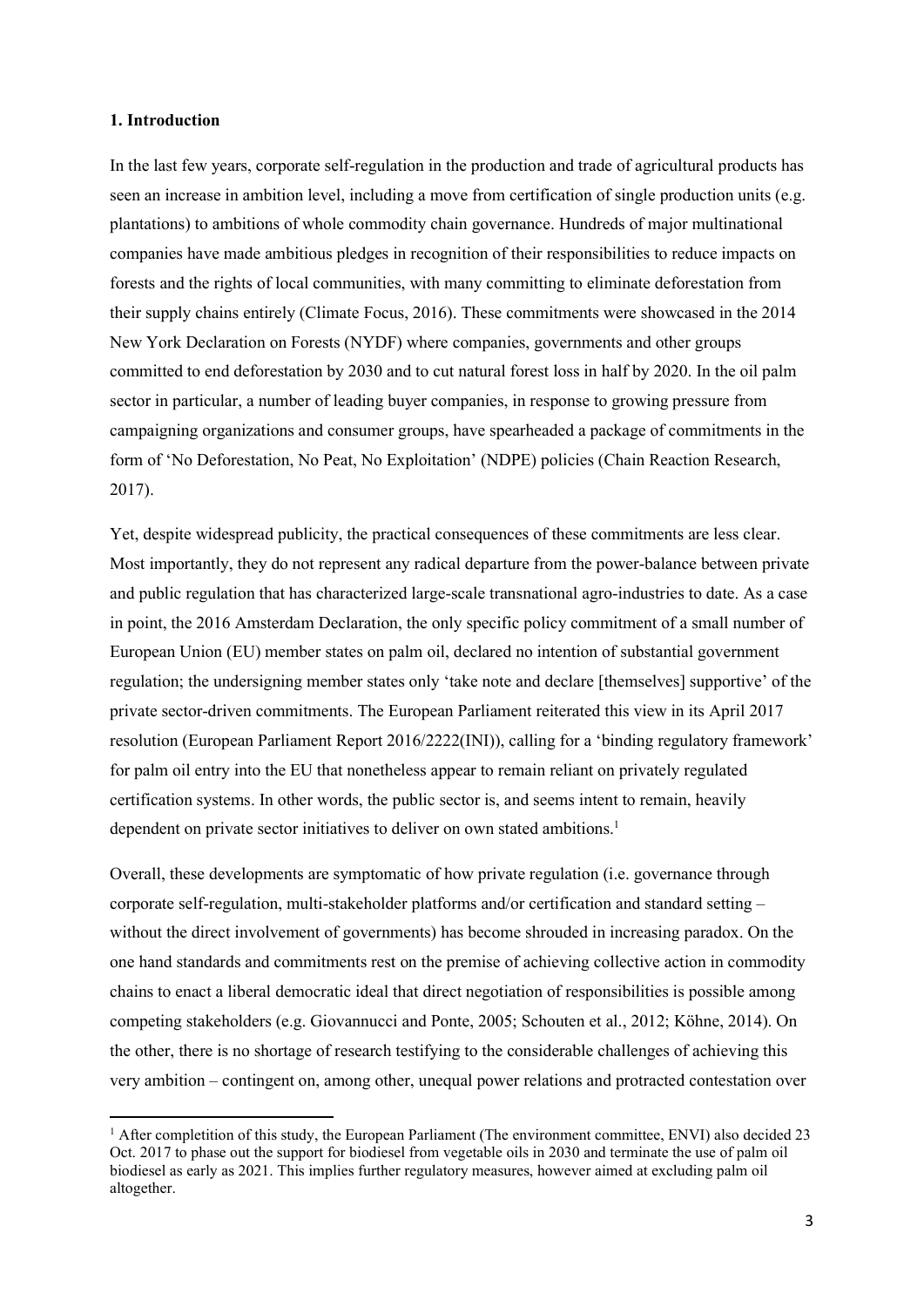land tenure rooted in legacies of colonialism and elite capture (Nikoloyuk et al., 2010; Cramb and Curry, 2012; Larsen et al., 2014).

One way to make sense of these developments is, as articulated by McCarthy (2012:564), to view the paradoxical efforts of private regulation as reflective of a temporary and pragmatic political settlement between states, corporations, and social movements, unable to achieve more fundamental political reforms. While the situation certainly also represents a high degree of general decision paralysis, this theoretical argument is helpful in making sense of governance as a negotiated outcome in the intersection of diverse agendas of individual actors. Moreover, it supports a broader sociology of knowledge perspective, positing private standard setting and implementation as socially constructed 'symbolic universes' (Berger and Luckman, 1966:110). They thus function to promote what is, at any point in time, cast as 'sustainable' business practices and legitimize a certain power-balance between actors, who have their own particular agendas.

Much previous work supports this view that engagement of commodity chain actors in private regulation is largely pragmatic: In absence of better alternatives, it offers firms a means of mitigating reputational risk. At the same time, it provides non-governmental organizations (NGOs) a forum to exert pressure, and both private and civil society actors a place at an important agenda setting table with ramifications outside the standard itself, including potentially in government policies and development strategies more broadly (McCarthy et al., 2012; Ponte and Cheyns, 2013). In this regard, actors are expected to use standards, like the Roundtable on Sustainable Palm Oil (RSPO), to drive wider governance changes in both production and consumption contexts *through* their supply chain actions (Bush et al., 2015) and at times even, as Köhne (2014:471) puts it, 'as a resource independent of certification'. If this reading is correct, then it is not so much the deepening of voluntary private regulatory initiatives themselves, including the new turn to whole commodity chain governance, which is of interest. Rather, we must probe what commodity chain actors actually perceive as more effective and desirable governance options, should the political will and resources be possible to mobilize.

To organize our inquiry, we mobilize the concept of hybrid governance, which is increasingly used to signify attraction to visions of more appropriate (albeit rarely clearly defined) blends of government regulatory structures and private incentives (e.g. Lambin et al., 2014; Larsen et al., 2014). The concept is employed with varied connotations, both to encourage stronger mandates to private actors and in conjunction with arguments to (re)assert the regulatory role of the state in market governance. As such, we suggest that hybrid governance has become a 'boundary object' much akin to other popularized quasi-scientific concepts that are 'used in diverse ways by different interests to justify different kinds of interventions that at times might be totally opposed' (Kull et al., 2015:132). In this paper, we aim to shed some light on how commodity chain actors themselves imbue meaning into the ambitions of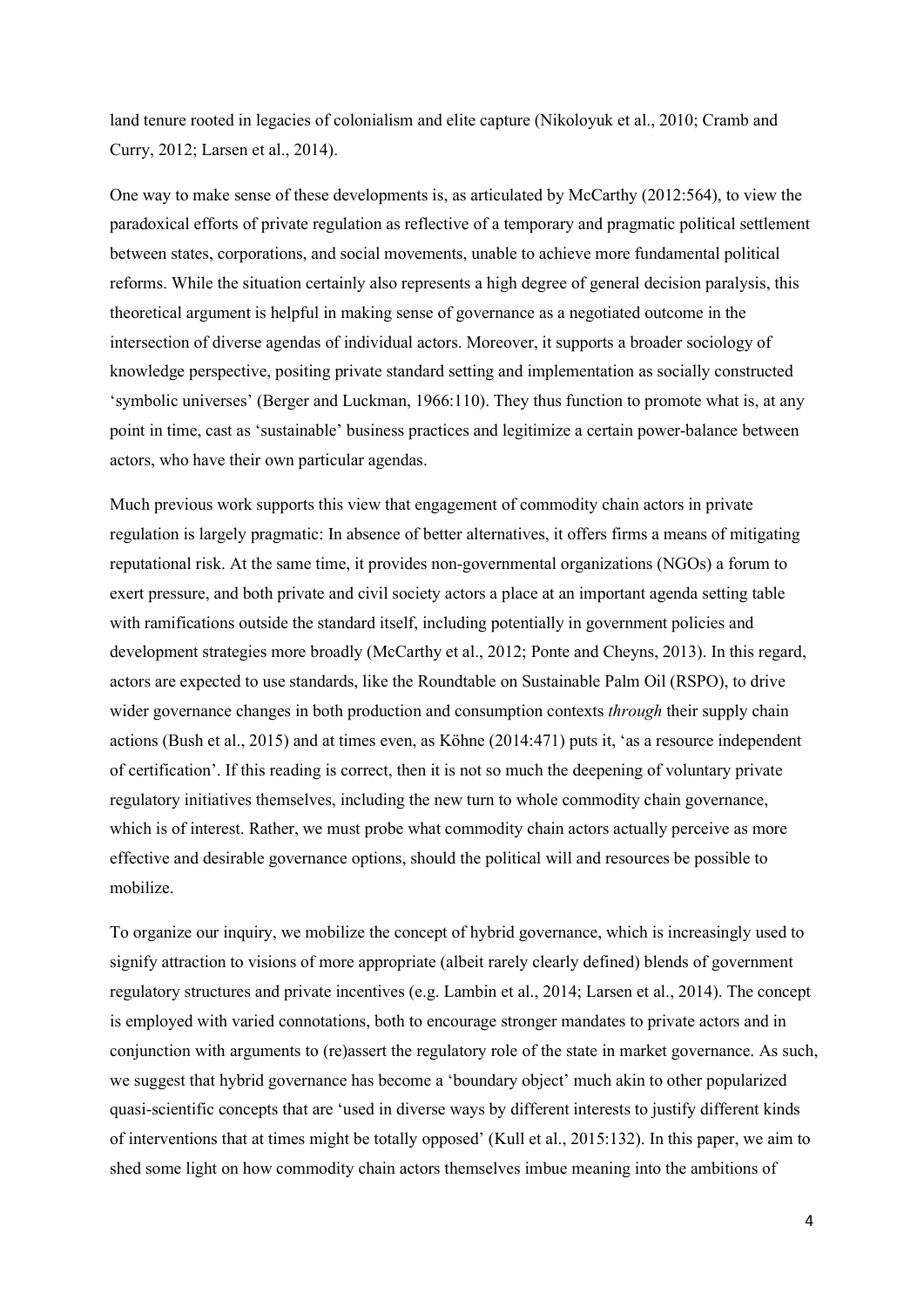blending private and public regulation – with the intention of supporting more robust theorizing on hybrid governance as well as more informed policy decisions.

Thus motivated, in this paper we ask two interlinked questions:

- 1) How do commodity chain actors view the limitations of (their own) private regulation?
- 2) What are the implications of such perspectives for efforts to improve the governance of commodity chains through hybrid governance?

We focus on the palm oil commodity chain as a case study and present novel empirical material from the views of a cross-section of key actors in commodity chains linking growers in Riau Province, Sumatra, Indonesia, with retailers in the European Union (EU), focusing on Sweden as one Member State. Beyond contributing to the scholarly literature, we also seek to provide some constructive feedback to the industry, NGOs and policy makers. We are concerned with what their perspectives tell us about the more fundamental requirements for making commodity chain more governable, and thus with the potential to be more sustainable and fair.

The paper contributes to the literature in several ways. First and foremost, it adds to the nascent but growing literature on hybrid governance, examining – to our knowledge for the first time – how commodity chain actors themselves view what constitutes a desirable blend between private and public regulation. In so doing, we also add a new perspective to the understanding of how commodity chain actors negotiate competing interests in conjunction with private standards: whereas considerable work has explore negotiation over commitments and standard-setting, including for oil palm (e.g. Boons and Mendoza, 2010; Levidow, 2013; Marin-Burgos et al., 2015) less work has attended to the contestation associated with actual implementation of these standards and what these insights tell us about the need for larger, structural reforms. In this regard, we also see this paper as contributing a new perspective to the body of research that has explored the diversity of corporate motivations for the adoption of corporate sustainability standards. Such work has tended to focus on the individual corporate actor and less on the interdependence of actors in operationalizing their commitments (e.g. Orsato et al., 2015; Giannakis and Papadopoulos, 2015). Finally, this paper complements previous work on corporate self-regulation and sustainability standards (such as the RSPO) that has focused on a limited subset of commodity chain actors (e.g. locally, nationally or internationally) – adding new understanding on the interdependencies of actors along the entire global commodity chain.

Below, we first provide a review of theory regarding commodity chain governance, the structural barriers to private regulation rooted in the political economy of commodity chains, and the concept of so-called hybrid governance (section 2). We then introduce the case study and our methodology (section 3). In the results section (section 4) we present and analyze the insights from commodity chain actors, giving answers to our first research question. In the discussion (section 5), we then return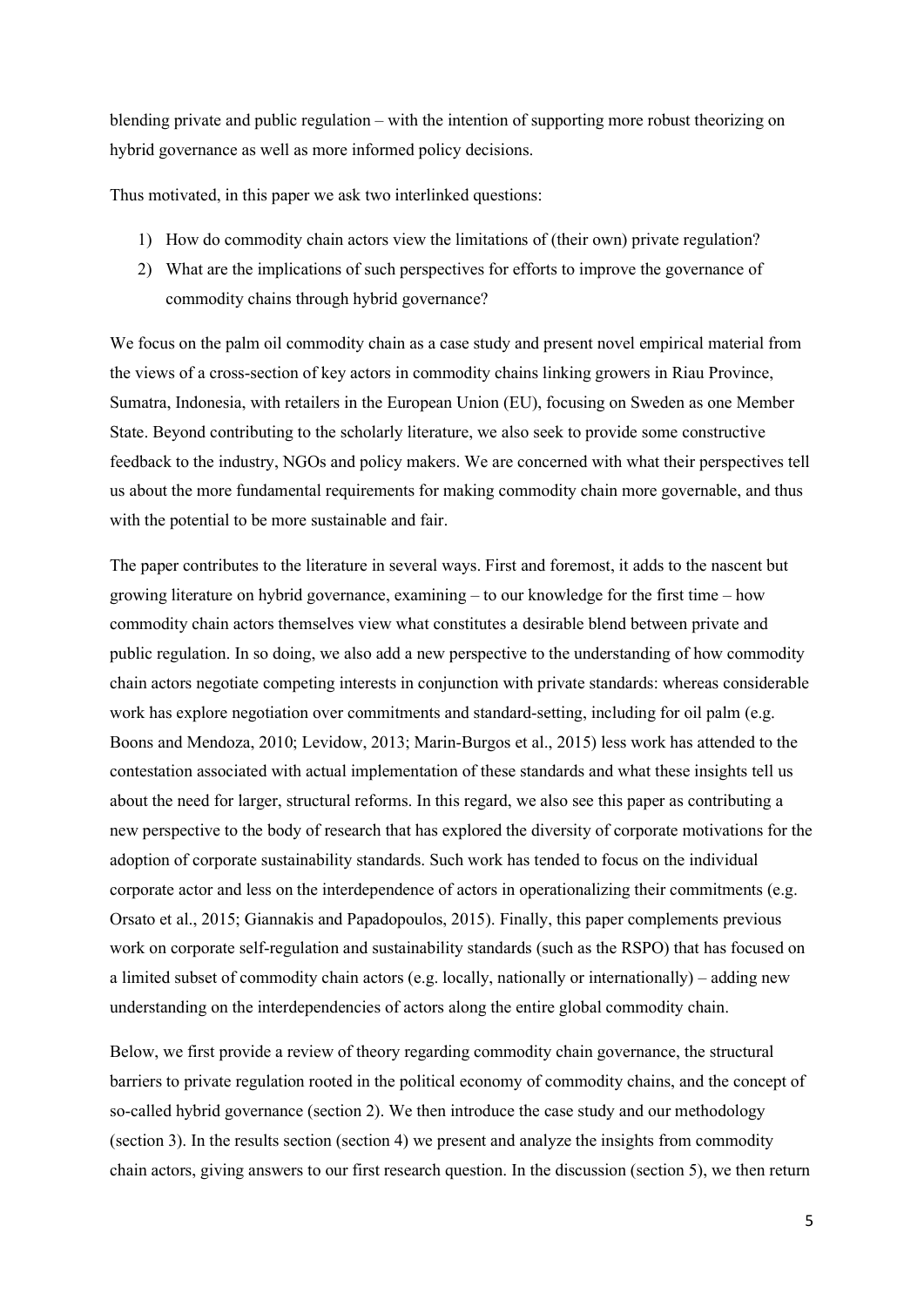to our second research question, i.e. what this inquiry tells us about the possibilities for transcending the existing paradoxical order through novel policy measures; that is, to unsettle the current political settlement and decision paralysis, such as through more substantive hybrid governance of the oil palm sector. In the conclusion (section 6), we provide some final thoughts on the prospects for more robust theorizing on the concept of hybrid governance.

# 2. Background: The political economy of commodity chains and the prospects for (re)asserting the regulatory role of the state through hybrid governance

Private regulation, including through corporate self-regulation, multi-stakeholder platforms and/or certification and standard setting, has emerged in large part due to failures of states to properly regulate and hold corporate actors to account for environmental and social harm. Such initiatives are rooted in the aspiration that private parties can collectively foster substantial authority on their own. In so doing, it is assumed, they align interests in the realization of a common goal, and directly negotiate effective outcomes in a competitive process with the state remaining in the background (e.g. Giovannucci and Ponte, 2005; Cheyns, 2014; Marin-Burgos et al., 2015).

Admittedly, a range of positive outcomes from private regulation have been documented, leading to sustainability improvements in the face of the absence of government interventions, such as increasing the general awareness within companies and among consumers of environmental and social issues. Private regulation has been found to enable new forms of stakeholder dialogue and learning that have supported uptake of good practices, monitoring and reporting within supply chains (Utting 2002). Under some conditions, supply chain certification has also resulted in more efficient management systems (Bush et al., 2015), interlinked economic benefits for involved actors (Narasimhan et al., 2015) and brought about new market opportunities (Nadvi, 2008). For entities in developing countries, private regulation of supply chains can in this way provide opportunities through knowledge and technology transfer, and incentives for upgrading that companies may otherwise not be exposed to. For the palm oil industry specifically, companies may use commodity chain certification, such as RSPO, as a total management system to standardise sustainability actions and operating more profitable and efficient plantations (Winters et al., 2015).

However, the ambitions of private collective action unavoidably work against core tenets of the political economy of commodity chains, circumscribing their delivery potential. Larger companies are prone to employ standards to further their own corporate goals (Bitzer, 2012) and use bargaining power to capture the benefits from producer surplus within supply chains (Dedrick et al., 2010). Power imbalances favoring the downstream consumption side of the supply chain have also been critiqued as a locking in of 'global injustice', reflected by the inequitable distribution of value (e.g. Utting, 2008). This may lead to strongly hierarchical governance arrangements, which disempower upstream supply chain actors and producers obliged to conform to standards set by consumer facing companies (Gereffi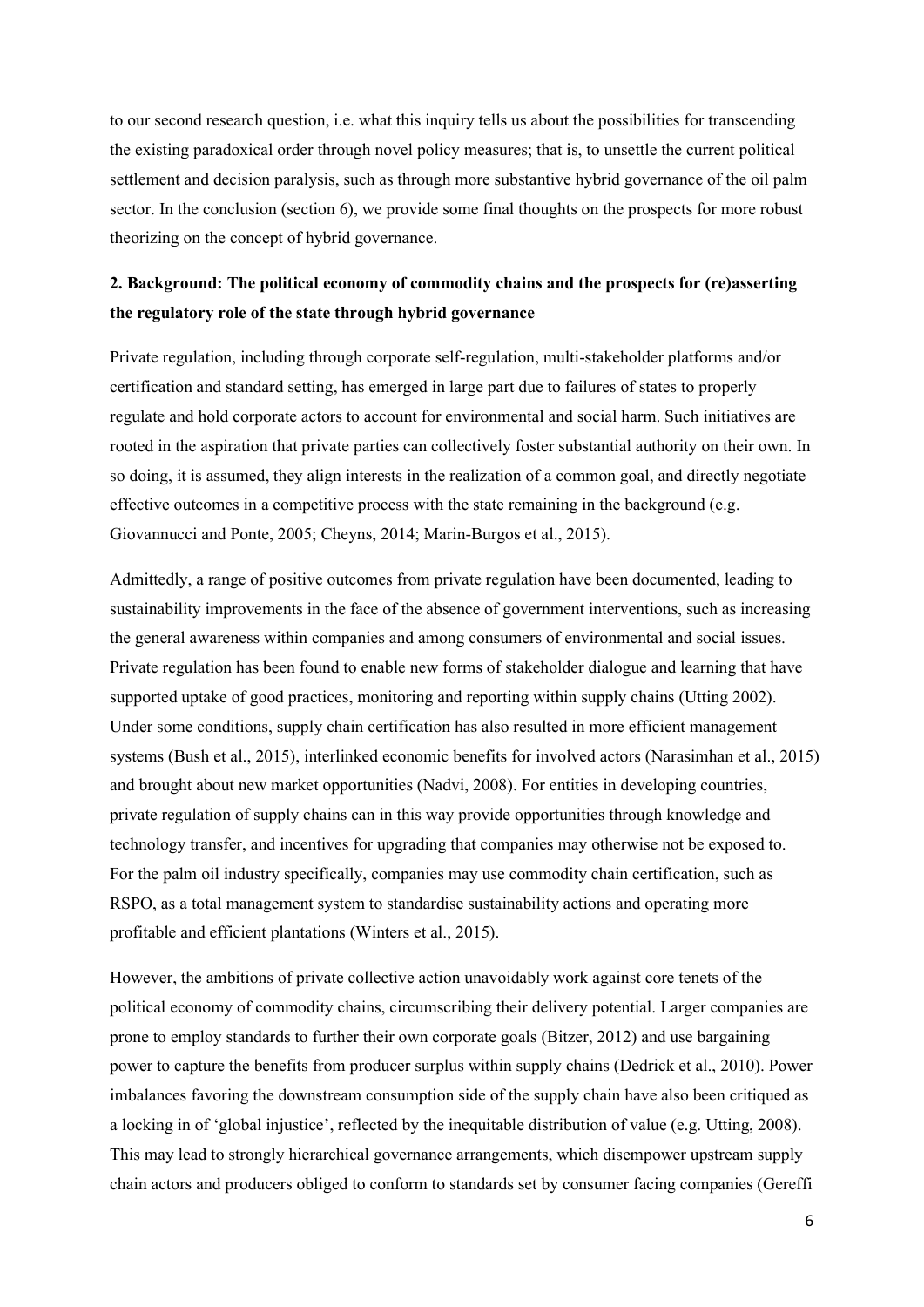et al., 2015). Small scale suppliers are often dependent on one or a few buyers that wield a great deal of power (Dedrick et al., 2010). The unequal distribution of value and costs along the supply chain can thus result in the exclusion of producers from standard setting processes, relegating them to the receiving end of decision making (Giovannucci and Ponte 2005).

In recognition of the problems of private regulation to deliver the intended sustainability outcomes, arguments are, as noted, made for achieving more appropriate (albeit rarely clearly defined) blends of government regulatory structures and private incentives through hybrid governance arrangements (e.g. Lambin et al., 2014; Larsen et al., 2014). In jurisdictions with traditions of 'strong states' (e.g. parts of the EU) the purpose may be to re-assert state authority, i.e. to 'claw back some power from private authority and … deliver common welfare gains for all players in global value chains' (Ponte, 2014:270). However, in oil palm producer countries agricultural frontiers have never seen any strong state and thus the challenge may rather be one of how to assert a functional state presence in the first place. Irrespectively, it is often hoped that the combining of private and public regulations can take place through some process of co-evolution, i.e. synergy between corporate and state strategies (e.g. Schouten and Glasbergen, 2011; McCarthy et al., 2012).

One notable source of inspiration is the heterodox approach to combining 'hard' and 'soft' law embodied in the United Nations Guiding Principles on Business and Human Right (UNGPs) (Ruggie 2013:172). Governments are here expected to adopt a 'smart mix' of state regulation and businessdriven measures, including placing an expectation on parent and core companies to use their particular leverage. In so doing companies must account, through corporate standards of care and due diligence, not only for their own actions but also for the actions of their suppliers, sub-suppliers, subsidiaries and contractors. These general expectations are, albeit without any enforcement mechanisms, also manifest in the OECD Due Diligence Guidance for Responsible Business Conduct.

So far EU member states have – except for the French landmark duty of vigilance law (text no. 924) adopted by the French Parliament Feb. 2017) – hesitated to legislate on corporate due diligence requirements. The most substantial examples of the EU and member states stepping up to their role as public regulators to demand due diligence are found in the Timber Regulation (995/2010) and the draft Minerals Regulation. With the Timber Regulation, bilaterally negotiated agreements such as the voluntary partnership agreement Forest Law Enforcement, Governance and Trade (FLEGT) depend on the setting up of legality assurance and licensing systems for which the producer country receives EU assistance and legality is based on producer country legal definitions which are negotiated in a stakeholder process.

No substantive government interventions yet apply to the palm oil sector, but hybrid solutions have been proposed through introducing existing private standards into national legislation (Nikoloyuk et al., 2010:67). One argument goes that just as other forms of certification (e.g. on organics) have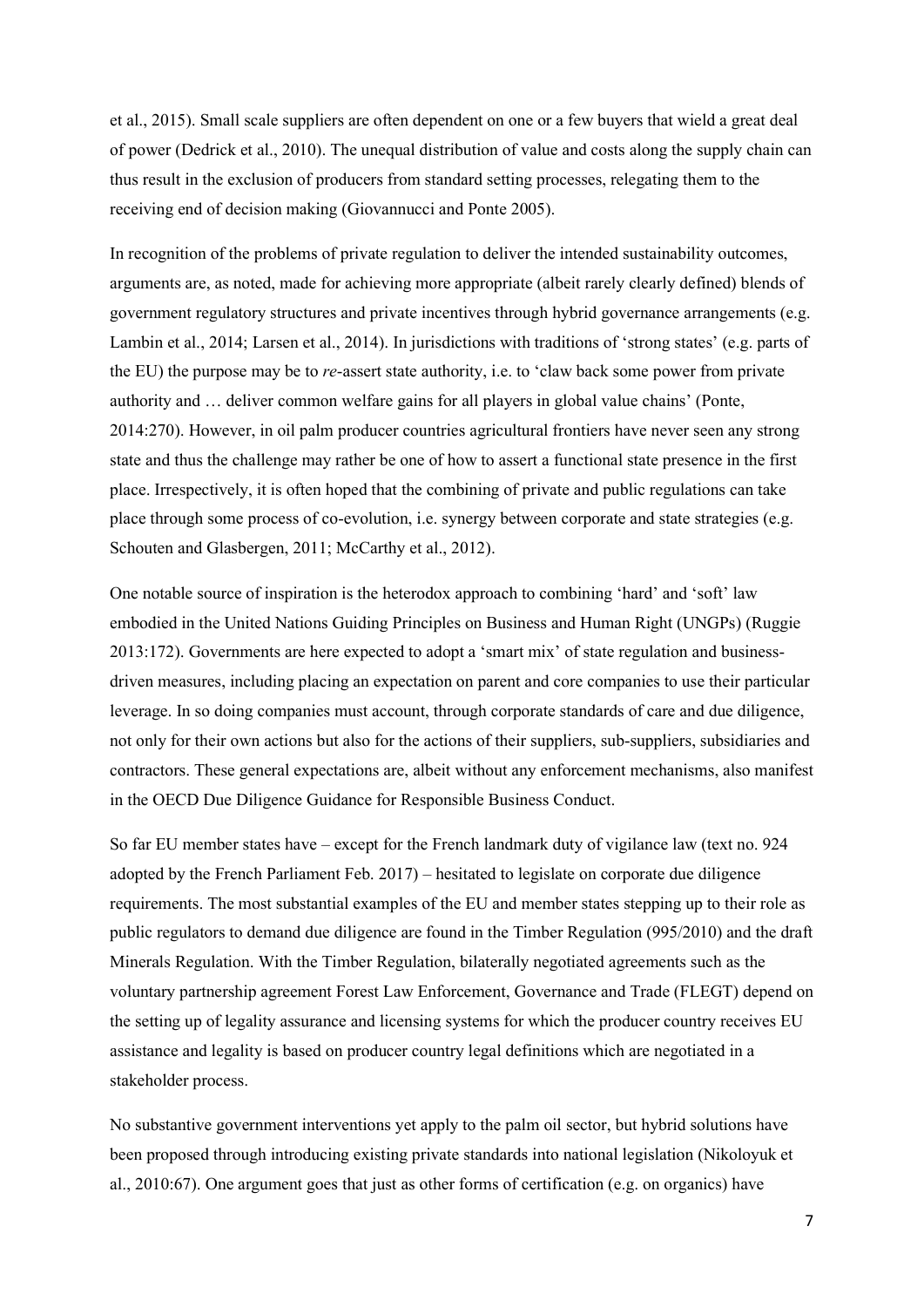become objects of regulation (Giovannucci and Ponte, 2005), this could be relevant for the RSPO or other standards for agricultural commodities. The EU's renewable energy policies represent one example of deploying sustainability standards such as the International Sustainability and Carbon Certification (ISSC), Roundtable on Sustainable Biofuels (RSB) and RSPO as a market entry requirement. As noted, the European Parliament's call for a regulatory framework for all palm oil import also presumes the deployment of such privately regulated sustainability standards (European Parliament Report 2016/2222(INI)). However, such reliance on certification systems must be viewed with a degree of skepticism: As a case in point, the EU Renewable Energy Directive (EU-RED) has not proved to be very effective, due, amongst other factors, to the limited scope of the sustainability criteria and the limited implementability of the adopted certification schemes on the ground (Larsen et al., 2014).

#### 3. Methods

This study focused on the palm oil commodity chain linking growers in Riau Province, Sumatra, Indonesia, with retailers in Europe. Riau was selected as the study site for several reasons. First, it is the largest palm oil producing province in Indonesia, accounting for 24% of national production. Second, the province is a prime source for crude palm oil (CPO) and crude kernel oil (CKO) exports (derived from the harvested fresh fruit bunches, FFB) specifically to Europe. Thirdly, substantial environmental and social concerns can be traced to Riau: during 1982 – 2010, the expansion of oil palm plantations in Riau resulted in 44% loss in forest coverage (Susanti & Burgers, 2011) and according to Global Forest Watch, devastation from more than 10,000 fire alerts only between 2013 and 2015 resulted in trans-boundary smoke haze causing acute respiratory infections for millions of people.

Qualitative data collection methods were used, namely semi-structured interviews and focus group discussions (FGD). In total, 20 interviews and 3 FGDs were undertaken (Table 1). Interviews had a duration of 1-2 hours, dependent on the scope of the information that the interviewee wished to share and their availability. Meetings took place in person but a few via phone/skype, when we were unable (for logistical reasons) to organize a physical encounter. Interviewees were informed about the purpose of the research through an advance letter and gave prior informed consent via email or, if prior exchange was not possible (as in the case with smallholder farmers) when initiating the meeting. Each interview and FGD was recorded in meeting notes by the participating researcher(s) and the participants were offered the possibility to verify transcripts from the interiew prior to our analysis (we were however unable to let local actors in Riau review their transcripts due to logistical constraints). Participants were also provided the possibility to request anonymity (most people, in fact, demanded this as a condition for their contribution). Data generation took place in the period Dec. 2015 until Oct.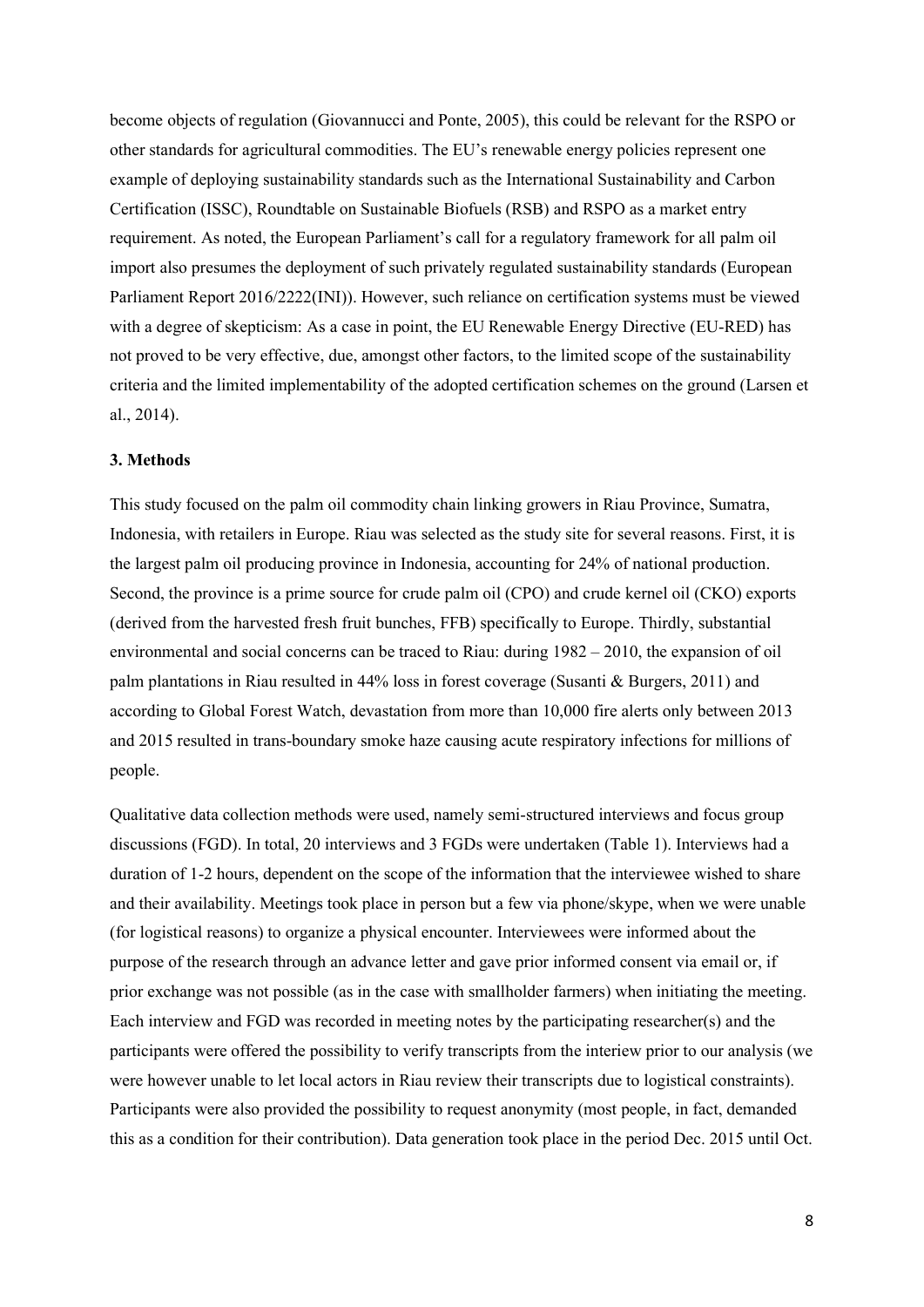2016 and we limit our analysis to this period, although in the discussion we consider earlier/later policy developments, when relevant.

| Table 1. Summary of interviews and FGDs. |
|------------------------------------------|
|------------------------------------------|

| Actor category                    | No. and type of data generating | No. and types of participants   |
|-----------------------------------|---------------------------------|---------------------------------|
|                                   | meetings (interviews/FGDs)      |                                 |
|                                   |                                 |                                 |
| Smallholder farmers               | 2 FGDs                          | 15 (plasma farmers,             |
|                                   |                                 | independent farmers, village    |
|                                   |                                 | leaders $)^2$                   |
| Palm oil farmers' union           | 1 interview                     | 1 (union chairperson)           |
| Mill operator in Riau             | 1 interview                     | 1 (public relations officer)    |
| Large and medium sized            | 5 interviews                    | 8 (Chief Executive Officers,    |
| growers/processors/traders        |                                 | sustainability directors, and   |
| head-quartered in Jakarta/Kuala   |                                 | sustainability officers)        |
| Lumpur                            |                                 |                                 |
| European consumer goods           | 2 interviews                    | 2 (environmental/sustainability |
| manufacturers                     |                                 | managers)                       |
| European retailer                 | 1 interview                     | 1 (sustainability coordinator)  |
| European finance institutions     | 2 interviews (phone/skype)      | 2 (directors of sustainability  |
|                                   |                                 | teams)                          |
| Indonesian government             | 3 interviews                    | 3 (director and officials)      |
| agencies (district and provincial |                                 |                                 |
| levels) and Indonesian ministry   |                                 |                                 |
| <b>Indonesian NGOs</b>            | $2$ interviews + 1 FGD          | 7 (directors, program managers) |
| Certification bodies              | 3 interviews                    | 3 (secretariat managers /       |
|                                   |                                 | coordinators / directors)       |
| National Swedish agency           | 1 interview                     | 1 (senior state official)       |

<sup>&</sup>lt;sup>2</sup> Contracted or plasma farmers are those who cultivate oil palm with technical and financial supports on a loan basis from mills or processors - who become the exclusive buyers of their produce. Independent smallholders are growers without direct support from mills, hence can sell their produce to anyone.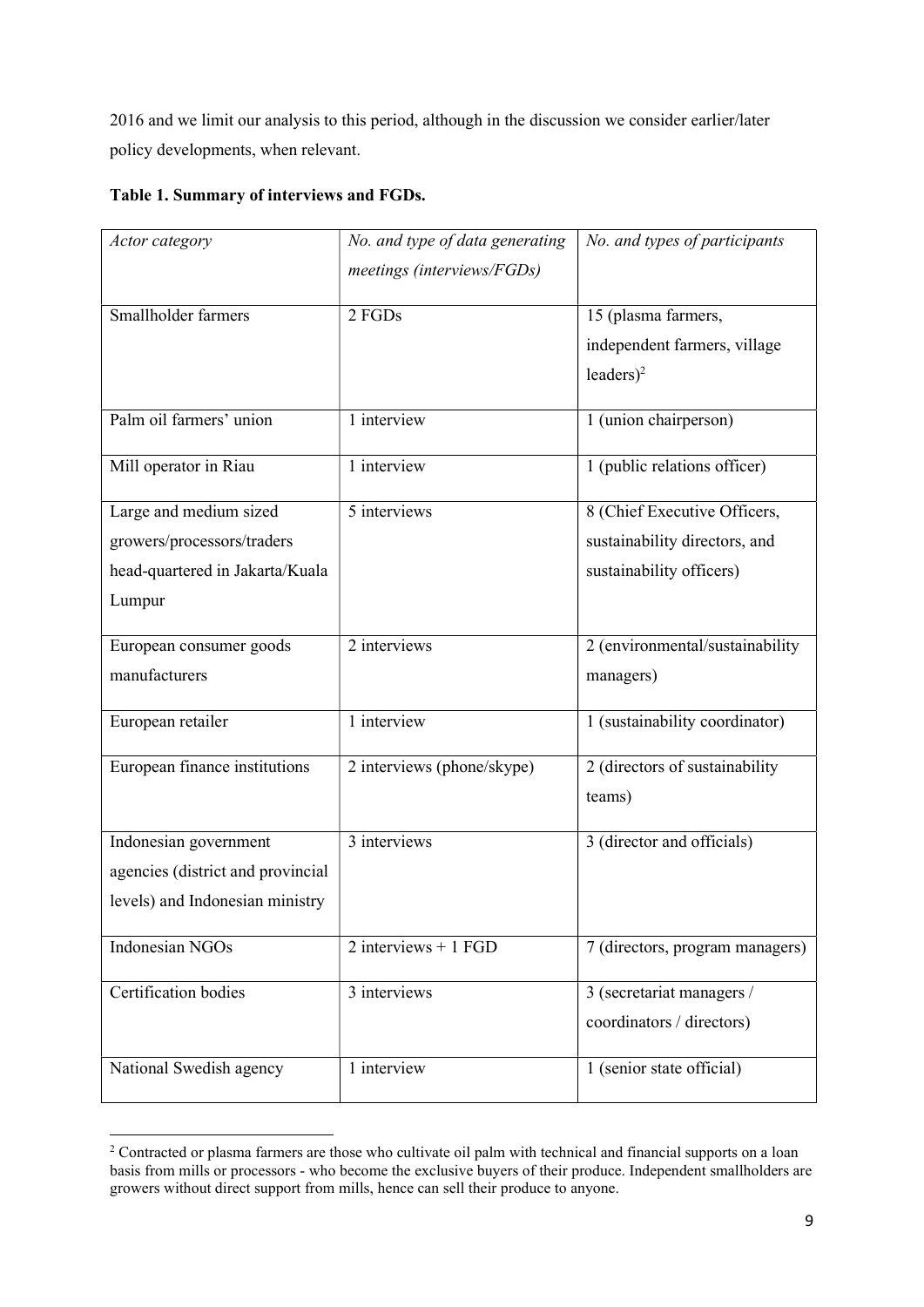To support the identification of relevant commodity chain actors for interviews we employed the SEI PCS material flow model (Godar et al., 2015), which uses international trade data, including customs data and Bills of Lading to track palm oil production and movement from Indonesian ports, via exporters to first importers (focused on food and cosmetics) in Europe. Two districts in Riau were selected for field visit (Pelalawan and Rokan Hulu) because they, based on customs and production data and proximity to the port of Dumai, could be assumed to have highest exports to European markets (Fig. 1). Commodity chain actors were then identified based on their involvement along the entire supply chain. When possible, priority was given to actors with known direct involvement in palm oil cultivation in Pelalawan and Rokan Hulu (e.g. smallholders, growers with estates in the area). As we traced the commodity chain further downstream, direct biophysical and investment links became largely unknown. Here, we approached well-known actors in the sector (e.g. among consumer goods manufacturers, investors, Indonesian/Swedish government), using Riau Province as a concrete case to foreground the general discussion but allowing people to share their views more broadly.

[insert Fig. about here]

Fig 1. CPO trade Indonesia – Europe. Data included from the 16 Indonesian ports with CPO export to Europe. About 42 per cent (1578000 tons out of 3805000) go through the port of Dumai.

Interviews and FGDs were semi-structured in the sense that they were all guided by five open-ended questions, providing different entry points to explore the actors' perspectives on the performance of private regulation and the potential needs for improvement through hybrid governance: (i) Which sustainability concerns do you consider most important linked to your activities in the palm oil industry? (ii) Who are, in your view, the main other actors responsible for addressing these sustainability concerns? (iii) What sustainability commitments have you made and how do you currently implement, or plan to implement, these commitments? (iv) What are the factors that motivate you to make these commitments and take these actions, what factors, if any, are holding you back? (v) What changes, if any, do you consider necessary in order to further motivate and strengthen the implementation of your sustainability commitments and those of others in the supply chain?

In the analysis, we were guided by a so-called contextualist-contructionist case study approach (Larsen et al., 2012) wherein the objective was to offer our most robust multi-perspectival narrative explaining how interviewees articulated the underlying reasons for implementation failure in private regulation and what needs to be done (i.e. more effective hybrid governance options). Building on a qualitative and narrative social science view of construct validity (Polkinghorne, 2007), our analysis should be conceived as an argumentative (rather than technical or causal) practice. The purpose is to demonstrate the *likelihood* that evidence exists for our narrative and conclusions, transparently showing its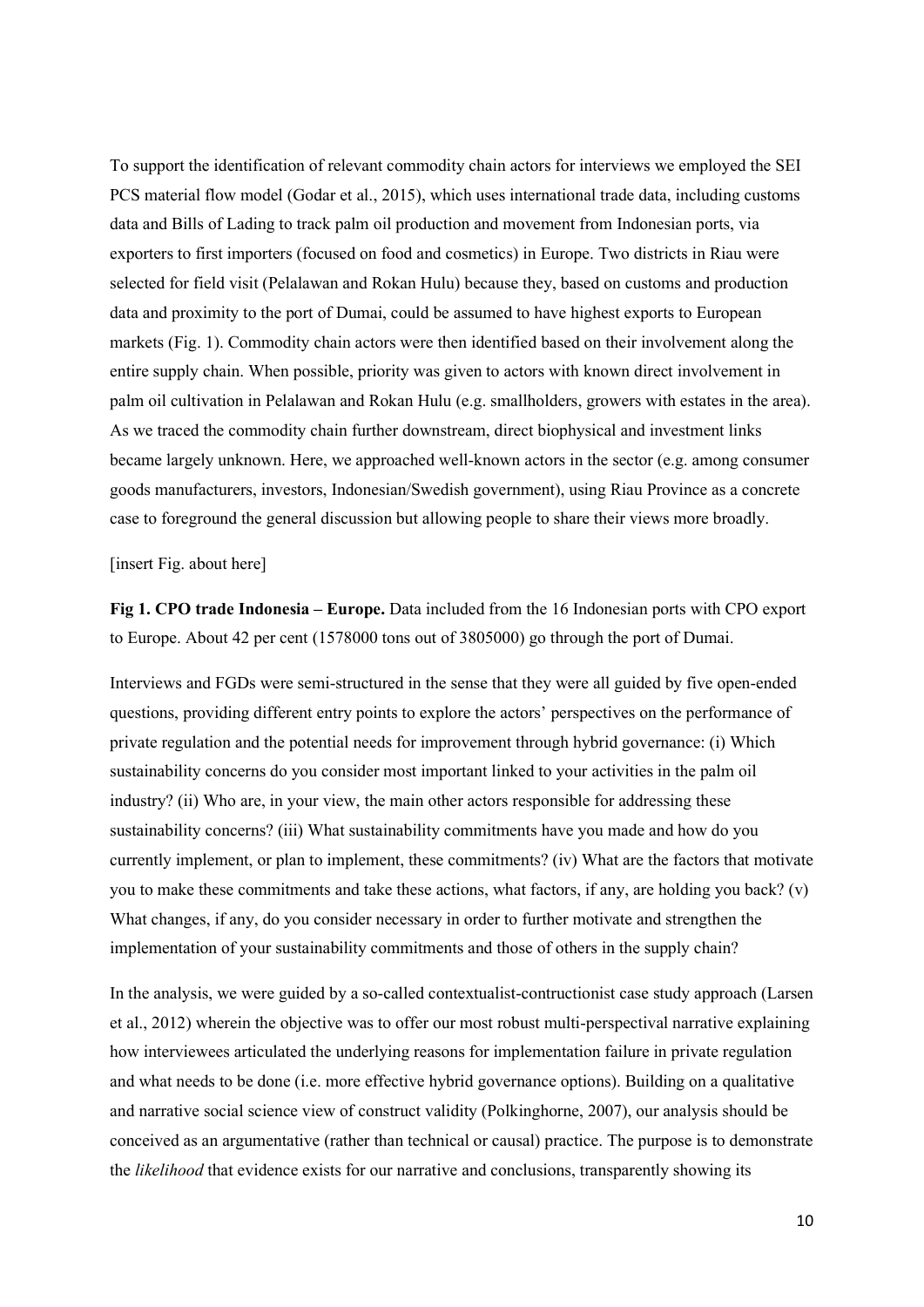groundedness in interviews, meeting notes and secondary data (see also Kvale, 1995). Hence, our claim is to the robustness of *this particular narrative*, recognizing that other, alternative, narratives may co-exist and remain to be told in future studies.

The result of our analysis is thus a storyline built on the transcripts from interviews and FGDs, supported by secondary data from the literature. We document what claims are attributable to what sources and perspectives among the contributors and indicate when we offer our own interpretations. Below, in section 4, we start with a brief overview of recent developments in NDPE policies in the oil palm sector and then synthesize the insights from commodity chain actors in the four key perspectives that we identified from the dataset. Throughout, we highlight different types of NDPE commitments, standards and certification schemes as examples to demonstrate the general arguments made. In section 5, we discuss the implications of these findings for potential policy measures toward hybrid governance in the oil palm sector.

#### 4. Results: how do commodity chain actors view the limitations of (their own) private regulation?

The oil palm sector has, like other industries, seen the emergence of a multitude of co-existing standards. In addition to the RSPO, companies have invested considerable effort in standards that provide EU market access in biofuels. Moreover, collectives of more committed processors and traders have, aided by civil society campaigns and a combined push from manufacturers (exerting pressure through cancellations of contracts), sought to profile themselves as responsible pioneers with a willingness to make a positive impact in Indonesia through NDPE policies and industry-owned voluntary schemes, such as the Palm Oil Innovation Group (POIG) and the Sustainable Palm Oil Manifesto (SPOM). Underlying motivations may thus differ, but the general direction has been clear, as one grower commented: 'our commitments on mill traceability are driven by global demand and customer requirements. It's business to business; we need to comply with customers' requirements.<sup>3</sup>

In our reading, these industry-led efforts testify to what Ponte (2014: 261) have described as the 'opening space for competing initiatives that are less democratic, quicker, and more aligned with industry interests'. The launch (and subsequent dissolving, during the period of this study) of the Indonesian Palm Oil Pledge (IPOP) by the five major producer groups Wilmar, Golden Agri-Resources, Asian Agri, Musim Mas and Cargill brought this to the fore. As one representative of a certification body commented: 'one of the reasons why many groups jump into such initiatives like IPOP is to be able to [be] in control of the process  $\ldots$ .<sup>4</sup> As a case in point, IPOP's commitments quickly attracted considerable criticism from the Indonesian government. As aired in both national and international media (e.g. Reuters), the government was concerned that corporate initiatives, such as IPOP, served to exclude smallholders and work counter to economic development objectives. As one

<sup>3</sup> Representative, grower/processor, Jakarta (February 18, 2016)

<sup>4</sup> Representative, certification body, Jakarta (February 18, 2016)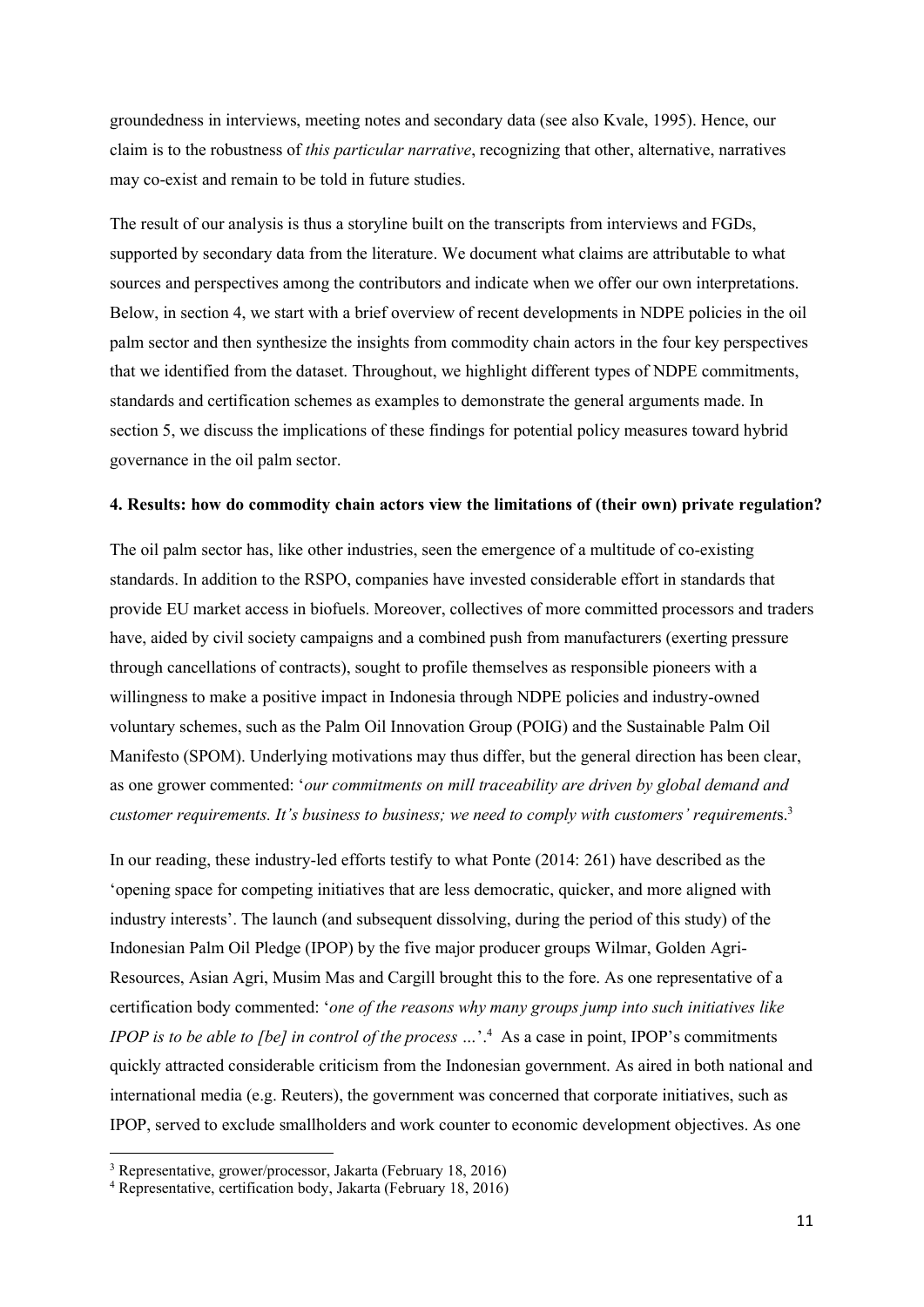provincial-level government official commented: 'IPOP is too strict and unreasonable by preventing smallholders from selling their produce and this will affect their livelihoods, especially communities living on peatland areas'.<sup>5</sup> According to media channels, it was government pressure that ultimately forced IPOP to disband on July 2016. Statements from one IPOP-member supported this conclusion:

> 'The central government has criticized us in media for going with higher standard than government regulation and the owner [of the company] has been summoned to the ministers. NGOs criticize [us] but we risk … having licenses revoked. … we know it's unwise to be on the wrong side of the government'.<sup>6</sup>

Arguably, such controversy associated with new private regulation is reflective of the ongoing contestation over what constitutes 'sustainable production' (see also Levidow, 2013). The government saw IPOP to represent a vehicle for importing countries (esp. the EU) to impose 'foreign' definitions of sustainability rather than supporting the government's own standard, Indonesian Sustainable Palm Oil System (ISPO). ISPO is the Indonesian government's own certification scheme (launched March 2011) to guarantee compliance with more than 137 pre-existing regulations related to palm oil. As a mandatory government-owned certification of compliance with what is already national law, ISPO may best be perceived as both a practical attempt at 'second order' enforcement and an effort at strategic marketing, rendering private/foreign standards superfluous and reducing reputational risks in the global market. The government's goal was to have all growers certified by 2014 but, as of August 2016, media reports highlighted that only 183 of 660 (28%) companies had had their operations certified.

# 4.1 Market failures: pushing the implementation burden around

Certification schemes like RSPO are built with the ambition that mainstreaming a product that meets certain environmental and social criteria i.e. some form of Certified Sustainable Palm Oil (CSPO) will help to minimize the negative impact of palm oil cultivation.<sup>7</sup> As reviewed above (section 3), this approach assumes the possibility for collective bargaining among actors along a commodity chain to distribute value and costs (e.g. Giovannucci and Ponte, 2005; Cheyns, 2014). We here show how commodity chain actors themselves relate to this ambition, focusing on three main factors that interviewees found to hamper CSPO market growth: (1) a lack of consumer demand (demand-side); (2) a lack of coordination between actors in developing the CSPO product (supply-side); and (3) pricing failures.

<sup>5</sup> Provincial government officer, Riau, (February 22, 2016)

<sup>6</sup> Representative, grower/processor, Jakarta (February 15, 2016)

<sup>&</sup>lt;sup>7</sup> RSPO's mission, for instance, is to 'advance the production, procurement, finance and use of sustainable palm oil products' and ultimately to support the movement towards a more sustainable palm oil industry.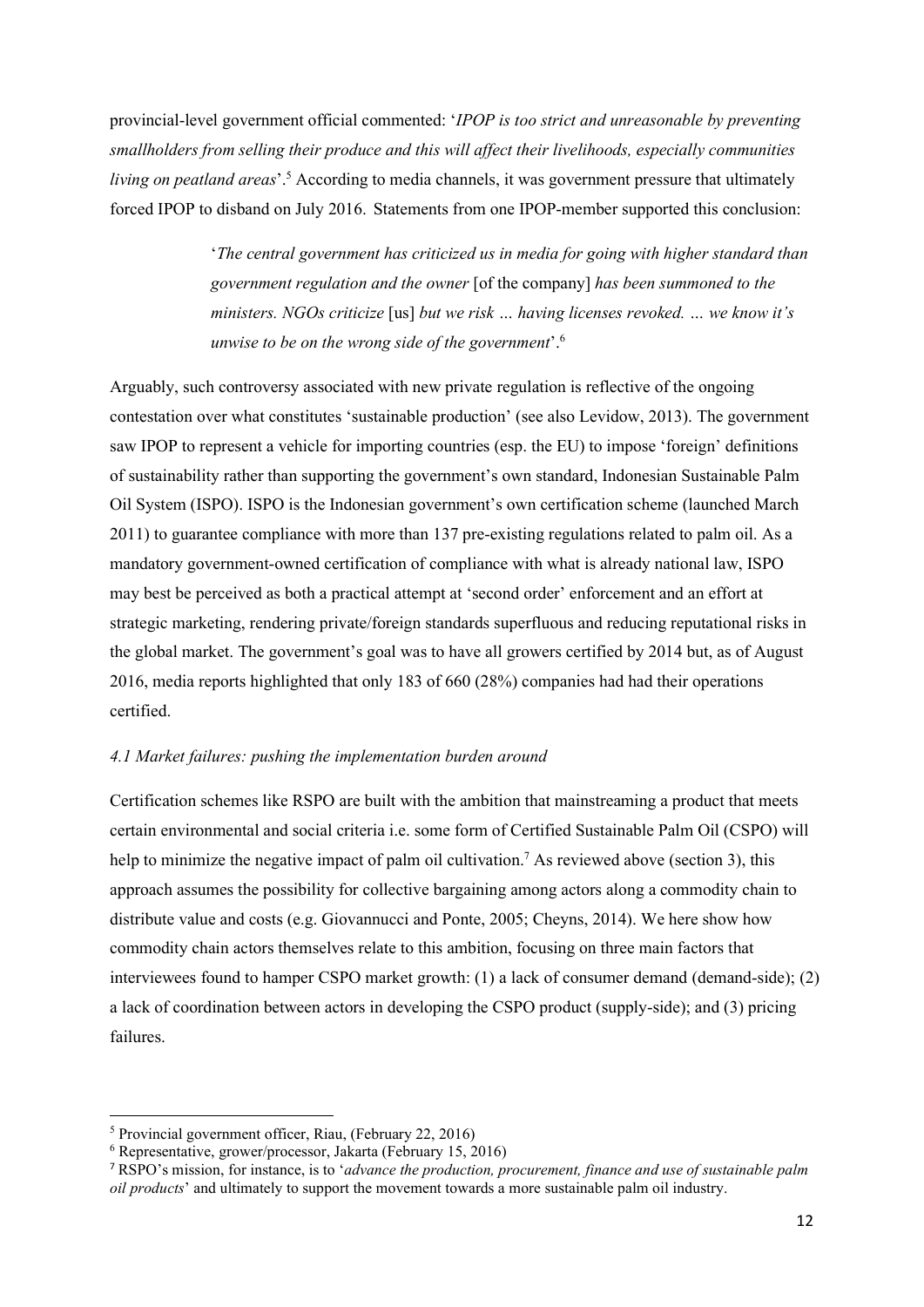First, a lack of consumer demand was noted by many interviewees across the supply chain. A representative of an EU consumer goods manufacturer described the difficulty in pitching CSPO to end customers: 'Customers still write to us to ask us to ban palm oil completely from our products. They have a lack of confidence in palm oil to achieve sustainability'.<sup>8</sup> For this reason, some food processors simply do not use the RSPO label – a key marketing element for stimulating demand. Corporate preferences for making a quick exit from the CSPO market due to reputational concerns was brought to the fore by one CSPO trader lamenting: 'Buyers are naughty. They say "please take the [CSPO] label off this barrel"... but it's actually sustainable'.<sup>9</sup>

Second, major issues are manifest in coordinating a large group of dispersed suppliers to make a new product that complies with a common standard. Even the largest groups of buyers and processers only directly control a smaller fraction of the suppliers. As one trader noted, 'some NGOs claim that [the] large groups control [the bulk of] CSPO trade but this is not true – we, as one of the largest group, are responsible for [only a few per cent] from our own mills.<sup>10</sup> Arguably, this raises fundamental questions about the widely held 'choke point' assumption (see e.g. WWF's Market Transformation Programme, www.panda.org/markets WWF.org) – i.e. that targeting a limited number of focal companies (typically traders) can serve to coordinate and transform the market (see also Zhu et al., 2010).

Third, several growers explained that investment in CSPO production is not attractive and costeffective, because of perceived unfair pricing structures and lack of adequate compensation. Growers and traders argued that the costs of investing in sustainable practices should be rewarded with a premium price. This concern was even more acute for smallholder farmers, with both independent and plasma farmers having limited bargaining position and the price being set by intermediaries/collectors.<sup>11</sup> However, RSPO does not take on to coordinate any premium; the compensation for additional investments or costs due to sustainable practices is expected to be negotiated in conjunction with individual contracts. Not surprisingly, this presents challenges to upstream actors due to the power differentials along the commodity chain (see also Dedrick et al. 2010).

To be sure, premiums are rumored to exist in the value chain, but deals are veiled in secrecy. The claims above must thus be understood with an eye to the pricing politics between commodity chain actors and struggles over whom and what should be rewarded. However, as one representative of a consumer goods manufacturer noted, many downstream actors are against the idea of premium cost and differentiated treatment altogether:

<sup>8</sup> Sustainable development manager, consumer goods manufacturer, conference call (April 26, 2016)

<sup>9</sup> Representative, grower/processor/trader, Jakarta (February 18, 2016)

<sup>10</sup> Representative, grower/processor/trader, Jakarta (February 15, 2016)

<sup>&</sup>lt;sup>11</sup> Focus group discussion with Indonesian NGOs in Riau, February 22, 2016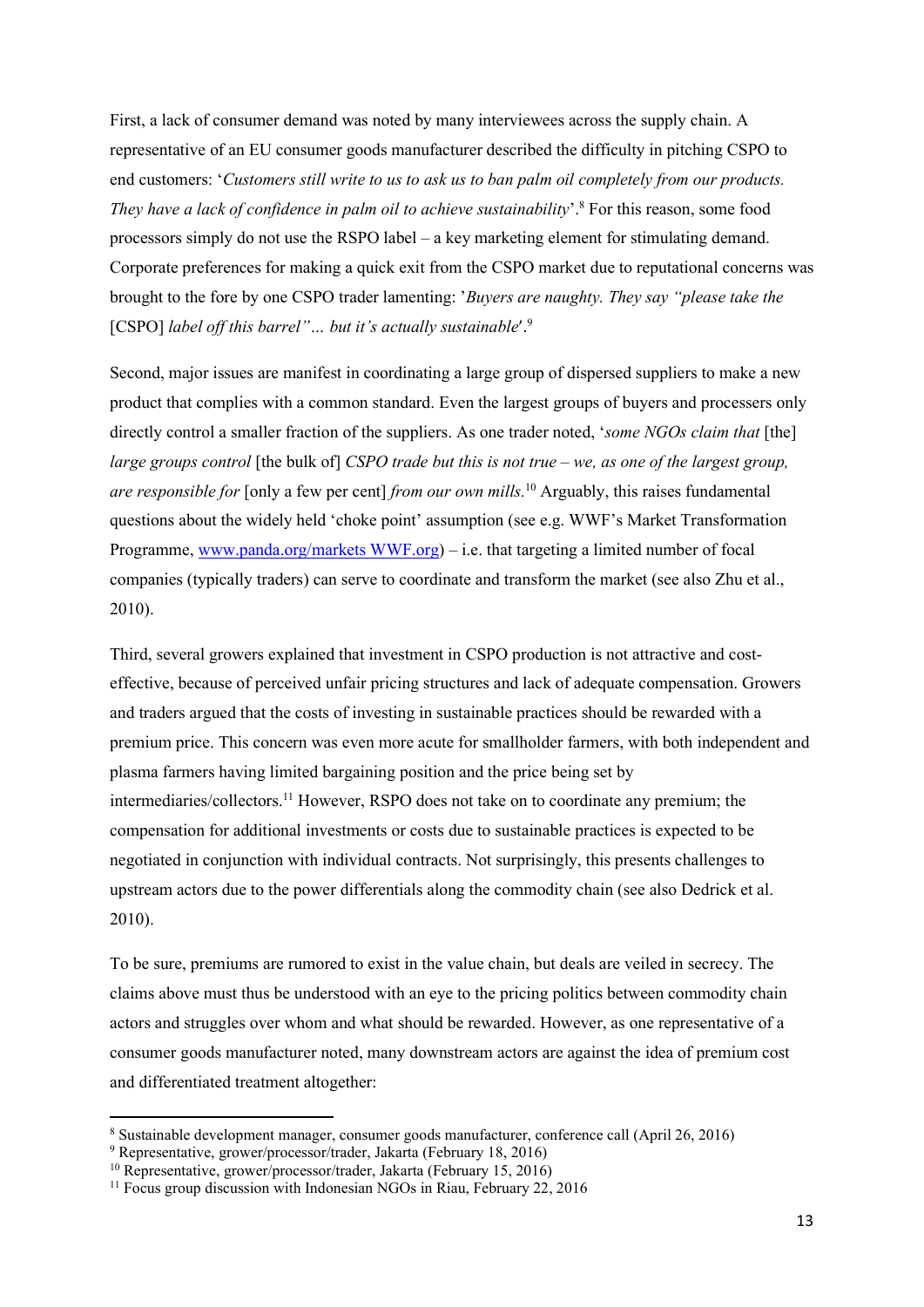'It is not helpful if the "good guys" who are making efforts are suffering the most by paying the most… We recognize there is a cost associated with improvement, but we need to be very cautious with premium based solutions as they can create a "two tier" market rather than promoting and accelerating widespread change.<sup>'12</sup>

In our view, the problems of creating demand and, more fundamentally, legitimacy for CSPO in the global market can, at least in part, be traced to the fact that the RSPO has so far prioritized 'quantity over quality'. Civil society has directed persistent criticism against the slow progress in traceability, enforcement of the RSPO standard, auditing of certified growers and an alleged inability to exclude even members that grossly underperform (e.g. EIA, 2015).<sup>13</sup>

#### 4.2 Failures in producer country government: unresolved land rights and conflicting regulations

Most if not all actors identified fragmented and dysfunctional Indonesian government regulation in land use planning and permitting as a major barrier to the implementation of private regulatory initiatives. These, first and foremost, related to unresolved questions of land tenure and implementability failures within government regulation and conflicts between government regulation and private policies. The resulting persistence of 'illegality' in the sector has shaped how commodity chain actors view the implementability of certification; as one representative of a palm oil farmers' union stated,

> '[the majority] of companies are operating without [permits], but not being penalized … I think there is no point in certification because even the crooked companies, who don't feel their responsibility, still obtain RSPO certification'.<sup>14</sup>

To be sure, these issues have well-known historical roots. When the Suharto era came to an end in Indonesia, a process of decentralization (e.g. with the decentralization Act of 1999) was initiated, including partial devolution of permitting authority and powers in relation to natural resources management to the regency (district) government (e.g. Powell and Osbeck 2010). Spatial plans were not agreed between the Ministry of Forestry and the regencies until 2012, which enabled the regencies to go beyond their legal powers and license plantations in forest and community lands, with large forest areas de-gazetted as 'conversion forest' (see also Suwarno et al., 2015). Coordination between ministries has remained poor (Hall, 2014) and licenses are still issued in forest areas. A recent estimate is that 53 per cent of Indonesia's palm oil exports in 2012-2013 originated from illegally deforested land and that 80 per cent of oil palm deforestation up to 2012 was illegal (Lawson, 2014:135).

<sup>13</sup> Some progress is being made; for instance, Accreditation Services International, the service provider commissioned by RSPO, has more recently suspended high-profile certifying bodies and RSPO's General Assemble adopted a resolution (General Assembly Resolution 6h, 19 Nov. 2015), among other to strengthen supervision of certification bodies and assessors.

<sup>&</sup>lt;sup>12</sup> Sustainable development manager, consumer goods manufacturer, conference call (April 26, 2016)

 $14$  Head of a palm oil farmers union, Riau, (February, 16, 2016)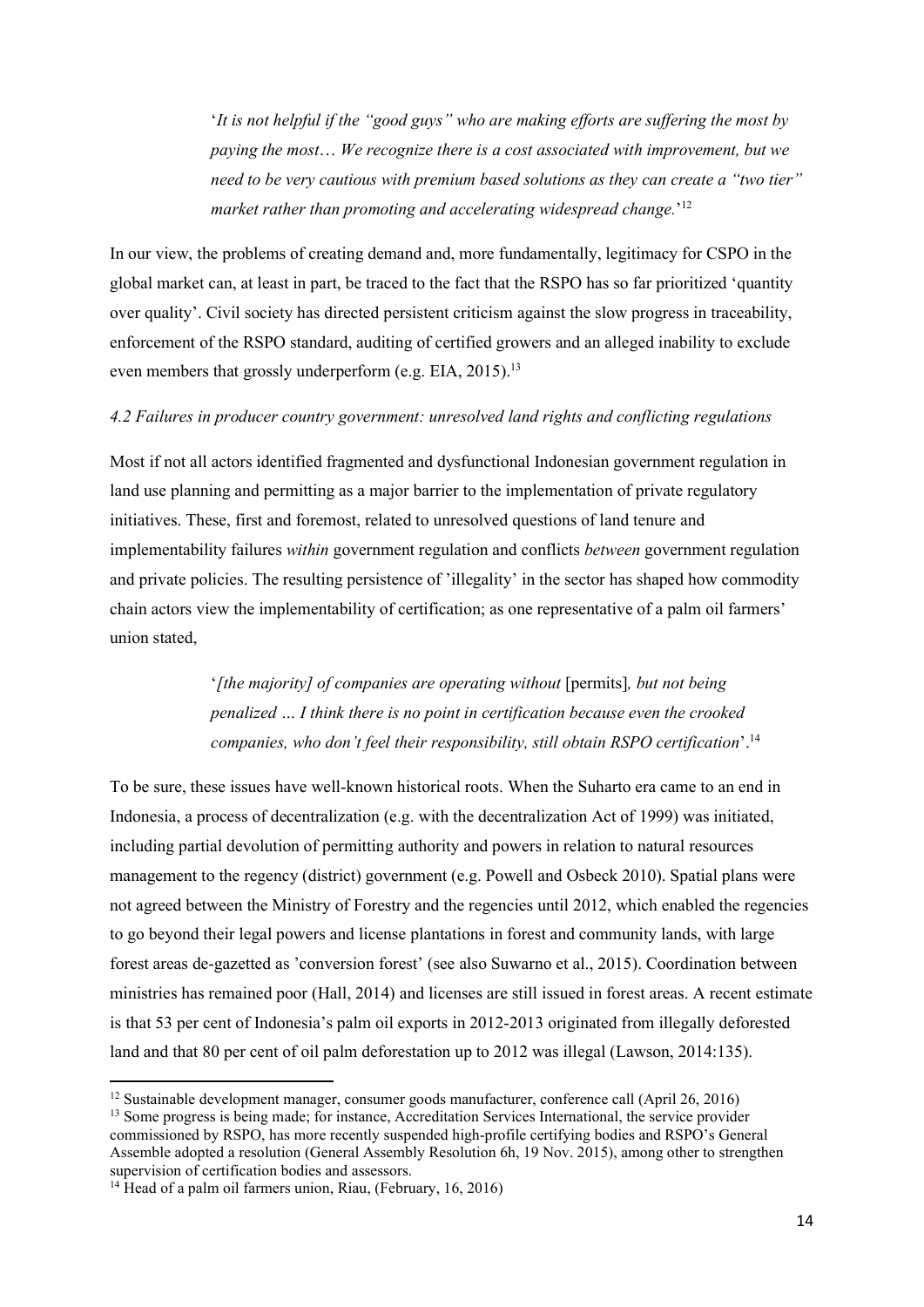Ongoing government efforts, e.g. with the so-called 'One Map Initiative', aim to develop integrated spatial plans and databases and help reconcile conflicting spatial planning throughout government licensing (Daemeter Consulting 2015:33). Under President Yudhyono, the special Delivery Unit for Development, Monitoring, and Oversight (UKP4) worked to provide solid government maps instead of, as local NGOs in Riau explained, government agencies having to rely on corporate maps in their monitoring and licensing.<sup>15</sup> Momentum waned shortly after President Widodo took office, but there are hopes that the Presidential Decree No. 9/2016 on the acceleration of the implementation of One Map may bolster implementation anew (Shahab, 2016). This will require addressing deep political struggles within government, as acknowledged by a senior government official: 'The problem is that one government gave the permits while another government wants to revoke the permits – which one is right?'.<sup>16</sup>

Even in legally permitted cultivation areas, the implementation of private sustainability standards are obstructed when they conflict with government policy. For instance, RSPO's Principles and Criteria require that areas identified as having high conservation value be conserved (see the RSPO National Interpretation Indonesia). However, to receive the final land use rights lease (concession permit/HGU) a company has to develop the land. Under these prevailing conditions, land set aside by companies, e.g. to honor their zero-deforestation commitments and to comply with the RSPO standard, is nonetheless seen by the authorities as equivalent to 'abandoned land'. If growers do not pursue plantation developments they can have such lands taken back by the regency – to the detriment of the involved growers, including smallholders (on this anomaly, see also Colchester et al., 2009; Chain Reaction Research, 2017). The same experience was described for climate change mitigation measures under the new NDPE policies: 'If the land is set aside as high carbon stock then it may be given to others, the permit may be withdrawn, and the community loses the right to plasma'.<sup>17</sup>

Most of the interviewed growers and processors, including smallholders, pointed to the need for government action to resolve the prevailing confusion around issues of land tenure and potential conflicts between public regulations and corporate sustainability policies. This brought to the fore how corporate NDPE actions do not have teeth without affirmative governmental intervention. According to a representative of a certification body, 'It doesn't matter if you know who you source from if you can't solve it: If smallholders are found to be illegal, then only the government can solve this'.<sup>18</sup> One sustainability director of a palm oil company similarly explained:

<sup>&</sup>lt;sup>15</sup> Focus group discussion with Indonesian NGOs in Riau, February 22, 2016

<sup>16</sup> Representative, certification body, Jakarta (October 19, 2016)

<sup>&</sup>lt;sup>17</sup> Representative, grower/processor/trader, Jakarta (February 16, 2016)

<sup>&</sup>lt;sup>18</sup> Representative, certification body, conference call (March 04, 2016), somewhat supported by interview with representative, grower/processor/trader, Jakarta (February 18, 2016)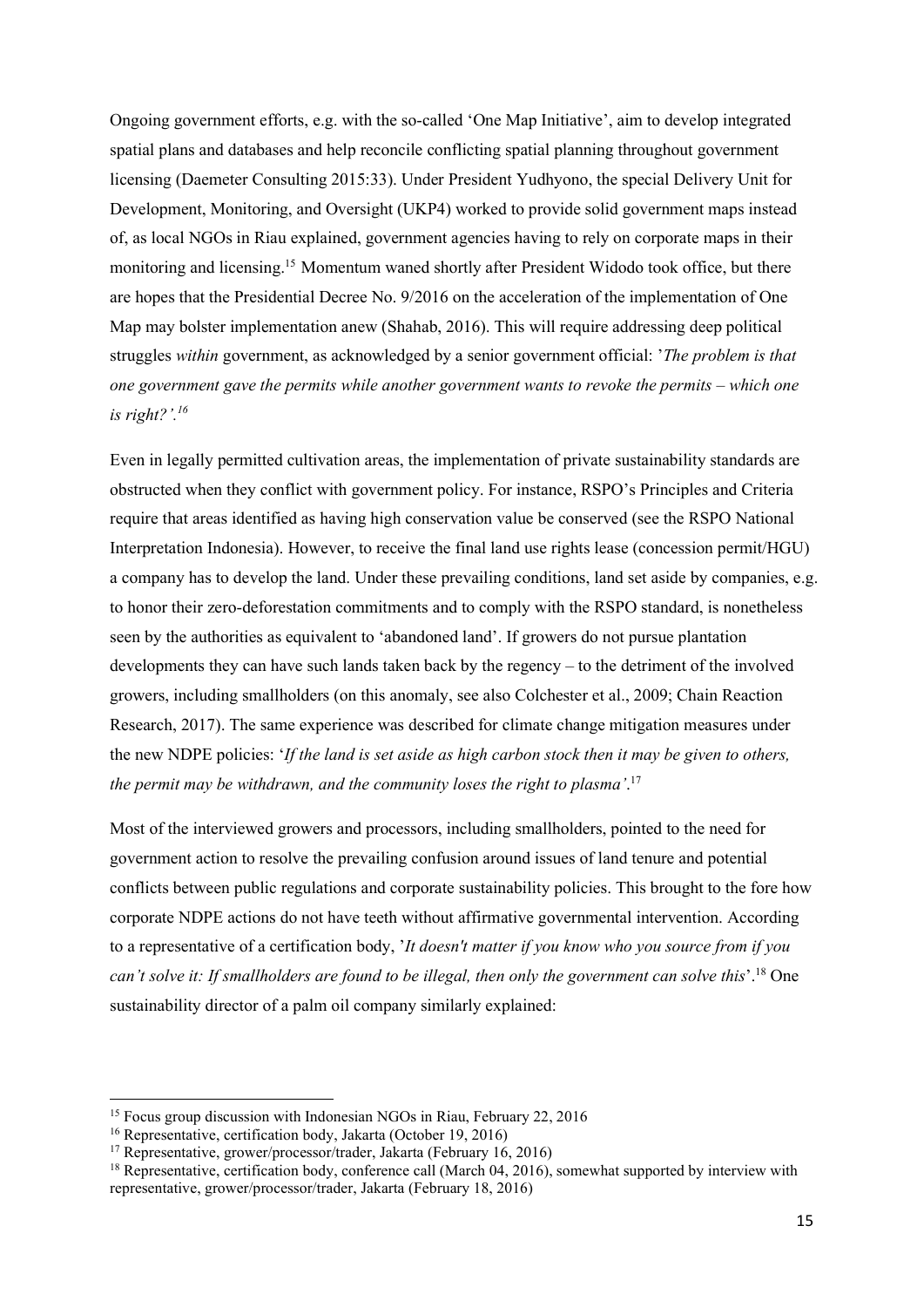'Government likes win-win, but someone has to lose… If we stop buying FFB from illegal smallholders then people may protest by burning plantations… but if we buy the illegal FFBs then we are liable. ...we're sandwiched'.<sup>19</sup>

#### 4.3 Supply base politics and constrained leverage among third party suppliers

All growers and processors interviewed in this study acknowledged that, despite good examples and some progress, they have limited leverage in implementing their sustainability policies among third parties in the supply base. This is a serious concern since even the largest processors have a substantial reliance on third party suppliers (for CPO supposedly most often in the range of 40-80 per cent). As one representative of a processor commented with a degree of resignation, when describing the work to convince suppliers to work towards compliance with their sustainability policies 'we have met some suppliers in Riau – some say yes and some say no'.<sup>20</sup>

A particular challenge is the inertia in implementation of sustainability standards among smallholders. Smallholders constitute close to 40 per cent of total CPO production in Indonesia, with growers being entitled to various loans and services/exemptions when promoting this mode of cultivation, e.g. under Government Regulation 13/1995 (Susanti and Burgers, 2012). RSPO defines smallholders as farmers who cultivate less than 50 ha of family-run plantations. However, under Indonesian law smallholders comprise of farmers that do not require a business license (Izin Usaha Perkebunan untuk Budidaya), i.e. with a holding of below 25 ha (see also Rainforest Alliance, 2016). But, as expressed by the sustainability director of one large grower, this group includes also '*a category of wealthy* entrepreneurs cum land owners with substantial assets and acreages … they do often not subscribe to sustainability norms...'.<sup>21</sup>

These entrepreneurs were alleged to benefit from connections with local politicians and/or government officials, trading permits for informal payments or votes during election times. In our view, this is illustrative of how regency level permitting has been, and continues to be, driven in large part by the local *realpolitik* of natural resource control; for politicians to be (re)elected one needs cash and promising/handing out concessions is a vital source of campaign money (see also Gillespie, 2012). In consequence, government enforcement may be constrained, as one representative of an international NGO stated: 'cancellations really harm some people [in government] who have links to businesses...'.<sup>22</sup>

As articulated mainly by several NGOs, the implementability of standards and policies among third party suppliers is further compounded when the exchange in FFB and CPO is subject to 'shadow

<sup>19</sup> Representative, grower/processor/trader, Jakarta (February 15, 2016)

<sup>20</sup> Representative, grower/processor/trader, Jakarta (February 16, 2016)

<sup>21</sup> Representative, grower/processer/trader, Kuala Lumpur (March 8, 2016)

<sup>22</sup> NGO representative, Jakarta (February 17, 2016)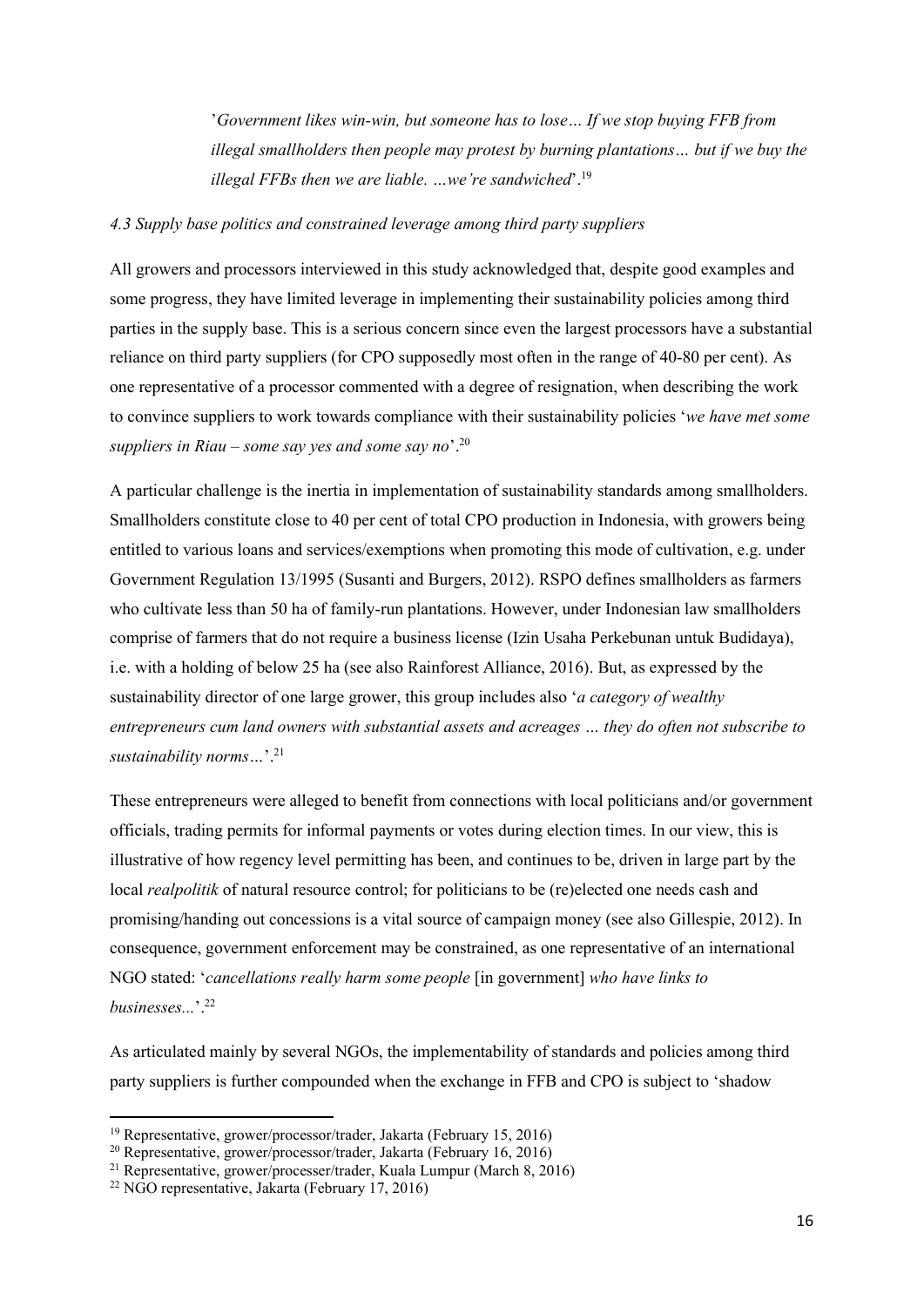trade' with producers outside of formally identified supply bases. Interviewees shared such observations of mills purchasing FFB from other concessions, refineries purchasing CPO and CPKO from other mills than their own, and traders purchasing oils from wherever they may access it. An Indonesian NGO representative commented:

> 'There is widespread illegal trading in palm oil on the main road between Medan and Dumai … where "anonymous smallholders" sell to larger companies that then label the oil and trade it … The truth is that big companies often don't know where the oil is from'.<sup>23</sup>

Opaque and dynamic ownership structures in different types of 'shadow holdings' appear to complicate the matter further. NGOs representatives described a pattern of some corporate groups operating distinct sets of subsidiaries: one that demonstrates compliance with regulations and standards and one that aggressively builds the land bank, i.e. acquires new (green field) areas for cultivation even when in conflict with private standards and/or domestic regulation. This is reflective of general patterns in land use dynamics in the developing world (see e.g. Aldrich et al. 2012): land is opened, supposedly by and for smallholders whilst such land is then further exploited by plantation companies or (local) wealthy entrepreneurs. With time, acquired cultivation areas can then be transferred between subsidiaries and shifted into legal/legitimate operation. These dynamics may also affect the legitimacy of downstream companies purchasing from such groups: '[We] have received criticism for being implicated in or contributing to deforestation … since another subsidiary in the group we buy FFB/CPO from may be involved [in illegal activities]'.<sup>24</sup>

Farmers and villagers testified to how the above-mentioned dynamics allow unscrupulous growers to pursue practices of land grabbing, encroachment on protected forest areas, burning of forests and labor law transgressions.<sup>25</sup> The ability of local communities and farmers to use certification standards as (soft-law) instruments to assert rights and hold companies to account is then limited. These failures contribute to limited legitimacy of such standards locally.<sup>26</sup> As one international NGO representative explained,

<sup>23</sup> Indonesian NGO representative, Stockholm (December 14, 2015)

<sup>&</sup>lt;sup>24</sup> Representative, grower/processor/trader, Jakarta (February 15, 2016). Note here that, in recognition, the RSPO has recently adopted requirements for Group Certification (endorsed by the Board of Governors March 2016), wherein certification depends on the performance of all subsidiaries.

 $25$  Focus group discussion with independent smallholders, (February 18, 2016)

<sup>&</sup>lt;sup>26</sup> In recognition, the RSPO has recently adopted requirements for Group Certification (endorsed by the Board of Governors in March 2016), wherein certification depends on the performance of all subsidiaries.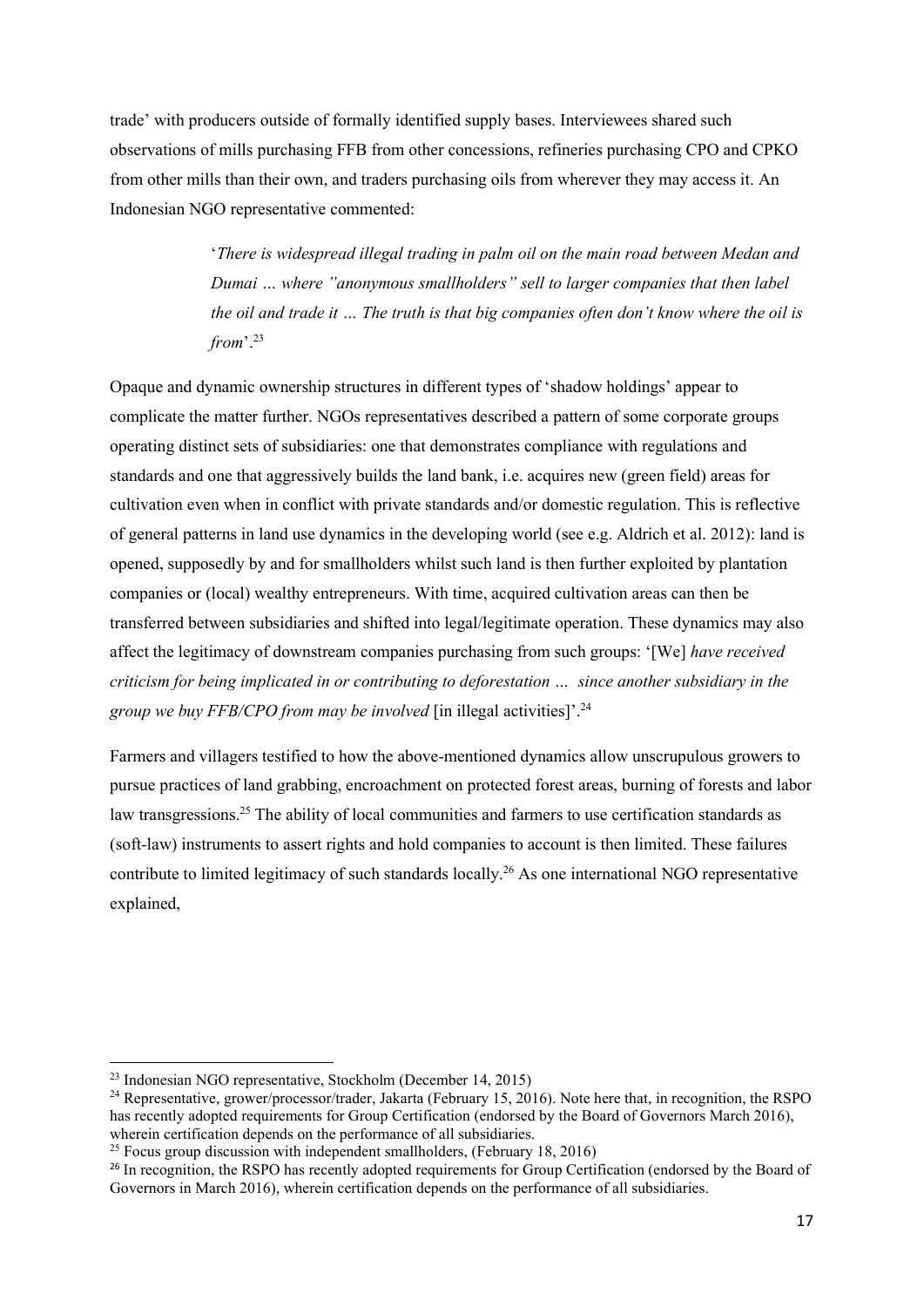'Western NGOs … have pushed for [sustainability] commitments.... [and] when companies make commitments they ask local NGOs to help implement – but the local NGOs say "we didn't push for this, why is it our responsibility help you?"'.<sup>27</sup>

#### 4.4. Absence of importing country government regulation

As noted, the EU does not yet have any substantive regulation or particular policy on palm oil and European member states do not provide any specific means of regulation. The Amsterdam Declaration does not come with regulatory teeth. While the recent resolution of the European Parliament suggests measures that would bolster the use of certification schemes, as in EU-RED, it does not go beyond reliance on private regulation. The national commitments that do exist on the consumption of CSPO mainly involve industry associations, private sector organizations, and NGOs (i.e. if the government is involved it is as consumer). While there may be several reasons for the hesitation to firmly regulate, it is well known how concerns with potential trade related conflicts with World Trade Organization (WTO) rules was an important reason why the EU in its 2009 EU-RED suffered from a 'regulatory chill' (Lydgate, 2013), i.e. unwillingness to regulate on sustainability impacts in feedstock.

The perspectives of commodity chain actors on European government involvement in regulation or other steering of the palm oil market were mixed and at times internally contradictory, i.e. the same actor could present arguments both for and against. Much criticism was directed against efforts perceived as protectionism but disguised as concerns for sustainability, such as the 2015 French proposal for tax regulation (requiring CPO traders to pay import tax): 'The aim is to protect the domestic market<sup>2.28</sup> The risks of unintended impacts arising from reduced palm oil trade on smallholders and Indonesian economic development were also cited as a reason against European regulation.<sup>29</sup>

Several of the arguments against European government regulation were rooted in recognition of the domestic and local complexities mentioned above but also a lack of trust in the foreign governments' genuine will to respond to actual needs. As one representative of the retail industry commented, regarding public agencies in one particular Member State, 'they really don't quite understand the priorities...'.<sup>30</sup> This distrust presented a dilemma to commodity chain actors; while recognizing that such regulatory functions might be needed to drive the sustainability agenda forward they have, as yet,

<sup>&</sup>lt;sup>27</sup> International NGO representative, conference call (December 10, 2015)

<sup>&</sup>lt;sup>28</sup> Representative, grower/processor/trader, Jakarta (February 18, 2016). This policy proposal was subsequently scrapped (see e.g. Reuters).

 $29$  Regional head of sustainable business, international financial institution, conference call (April 13, 2016);

Sustainable development manager, consumer goods manufacturer, conference call (April 26, 2016).

<sup>30</sup> Representative, retail industry, Conference call (April 15, 2016)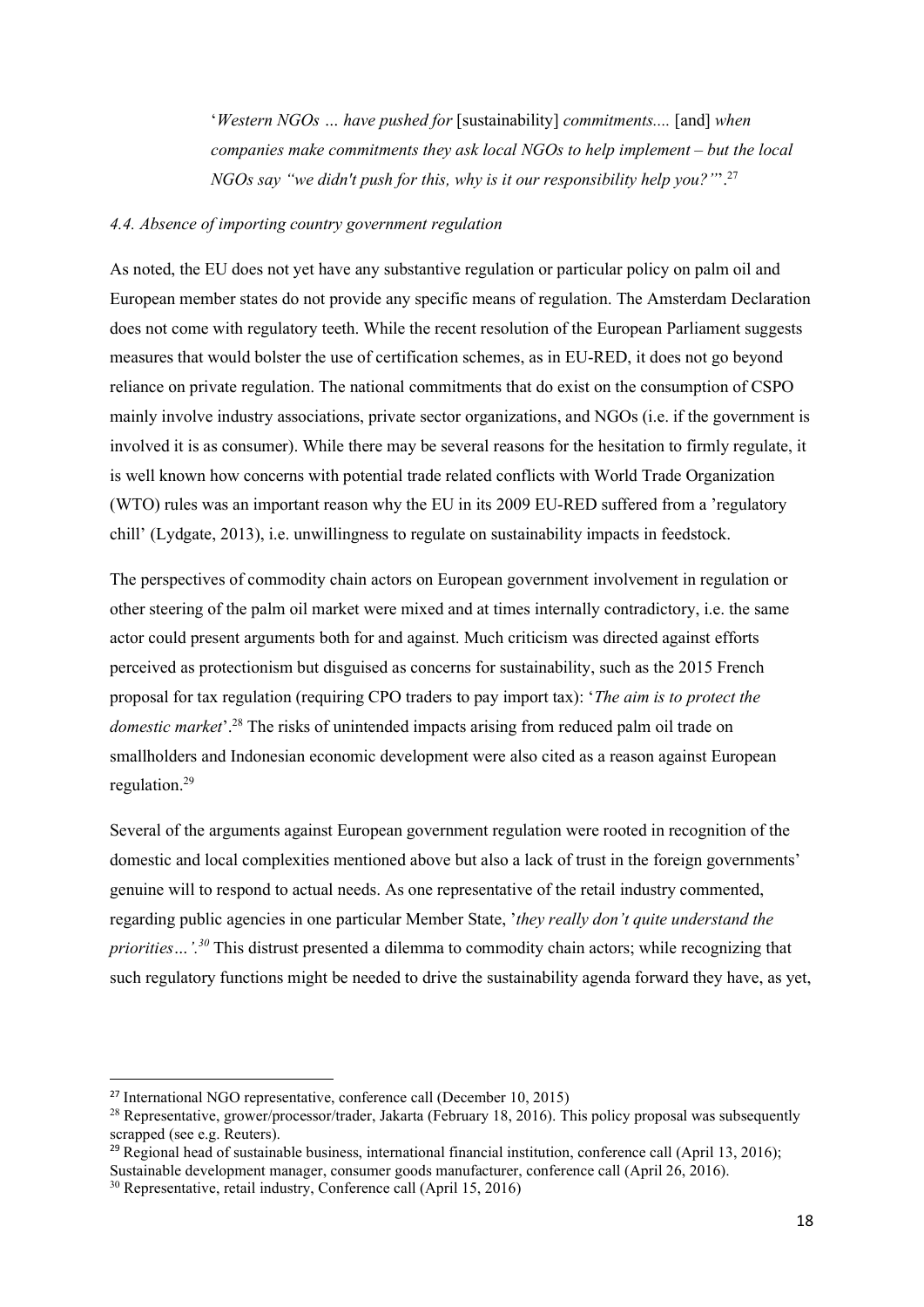a lack of trust in the capacity of European governments: 'No one really wants more [European] government regulation, although it has the potential to encourage the right behavior'.<sup>31</sup>

Companies' arguments in support of greater EU regulation were in response to recognition of the lack of 'level playing field' and inability of companies to implement standards and exert leverage. As one international finance institution representative commented: 'A level playing field is key between banks of all sizes<sup>32</sup>. Similarly, one European consumer goods manufacturer noted that they 'would love to see a shift [in European government support]' to more substantially encouraging implementation of sustainability commitments.<sup>33</sup>

A stronger European government role was also cautiously welcomed by the few government representatives (senior civil servants) from both Indonesia and Sweden that were interviewed, with e.g. FLEGT highlighted as a promising example since it is 'based on mutual trust'.<sup>34</sup> Perhaps not surprisingly, NGOs who have for years been deeply involved in the campaigns that helped push growers to adopt RSPO and NPDE commitments focused more squarely on further standard improvement and did not mention EU regulation as an option. Meanwhile NGOs with a more independent stance emphasized how 'sustainability can only become a norm when legal compliance ensures implementation'.<sup>35</sup>

#### 5. Discussion: implications for policy measures on hybrid governance of commodity chains?

Our analysis of the interview data has helped elicit four predominant problem framings among commodity chain actors, articulating the root problems in private regulation as being, respectively, about (i) market failure in CSPO, (ii) failures in domestic government regulation, (iii) constrained leverage in the supply base and among third party suppliers, and (iv) absence of import region (European) regulation of palm oil imports. Taken together, the findings offer support for the 'settlement theory' (McCarthy, 2012), i.e. that commodity chain actors are pertinently aware of the shortcomings of (their own) private collective action in the face of the underlying political economy of supply chains and politics of Indonesian resource governance.

As a sovereign nation the Indonesian government has both responsibilities and, at least in principle, legal powers to tackle the deep-rooted governance issues related to land tenure and property rights. Concrete measures include harmonization of the legal framework, including the position of customary law (enshrined in the Constitution), improved land use planning (including through bolstering of the One Map Initiative), and capacity building among local communities and permitting authorities

 $31$  Regional head of sustainable business, international financial institution, conference call (April 13, 2016)

<sup>32</sup> Head of sustainable business, international financial institution, conference call (April 13, 2016)

<sup>&</sup>lt;sup>33</sup> Sustainable development manager, consumer goods manufacturer, conference call (April 26, 2016)

<sup>&</sup>lt;sup>34</sup> Representative, Indonesian Ministry of Food and Agricultural Affairs, Jakarta (February 2, 2016);

Representative, Swedish government agency, Stockholm, SE (April 7, 2016).

<sup>35</sup> Indonesian NGO representative, Stockholm (December 14, 2015)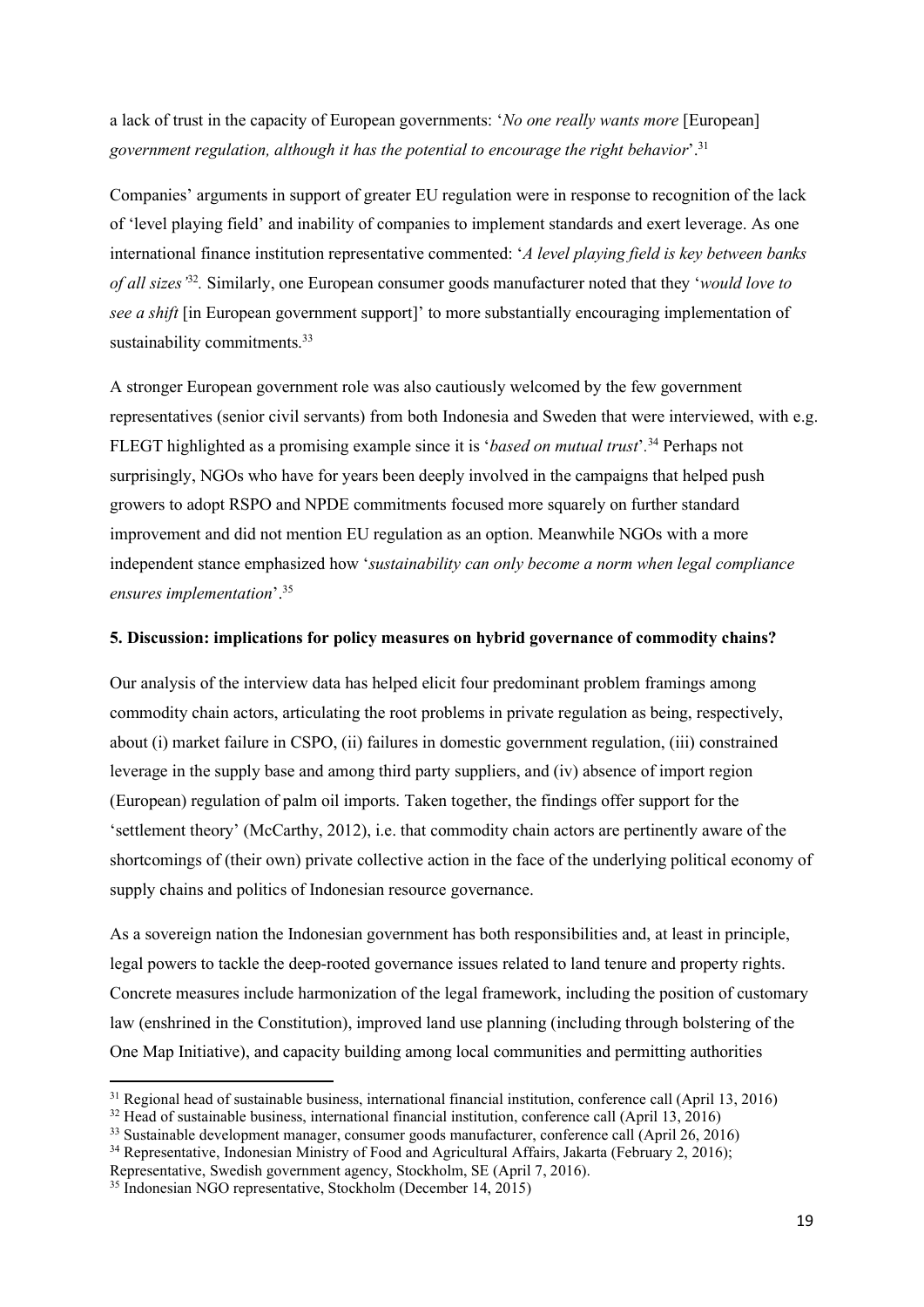(Gillespie, 2012; McCarthy, 2012; Larsen et al., 2014). But what are the hybrid governance measures available for joint policy action between producer and import governments and/or host states in which core companies are domiciled, willing to assert their authority and more decisively support a transition in the oil palm industry?

As concerns the market failures associated with CSPO, import regions, such as the EU, may not be willing to challenge established interpretations of WTO rules with preferential treatment (e.g. Lydgate, 2013) but could, as a minimum, provide stronger governmental incentives in support of CSPO. Given the distribution of global trade, enhanced diplomacy vis-a-vis other (and larger) markets such as in China and India is also required. This is, indeed, acknowledged by the Amsterdam Declaration, which commits the signatories to 'encourage engagement through development relations and dialogues on trade relations'. The recent European Parliament resolution (European Parliament Report 2016/2222(INI)) also pushes for policy developments in this direction.

More robust regulatory measures of relevance to import regions would follow the UNGPs (Ruggie, 2013). This could comprise of a general due diligence legislation backed by sanctions such as the freshly adopted French law on duty of vigilance, to help motivate European brands. However, specific sectoral import or due diligence legislation backed by detailed standards regarding how the importer and/or obliged company should carry out such due diligence might be the most effective. Earlier suggestions (Giovannucci and Ponte, 2005; Nikoloyuk et al., 2010) have focused on the possibility that legislation directly adopts existing certification schemes (such as the RSPO). However, given the weaknesses and legitimacy challenges exposed in this study, we contend that a legislative due diligence standard might best be conceived of as *building* on preexisting standards rather than directly adopting any such standard.

Fleshing out the content of a novel due diligence standard through bi/multilateral government negotiation could go some way in addressing the express desire of the Indonesian government to curb 'foreign' impositions of sustainability in its effort reclaim sovereign authority over natural resources (see also Levidow, 2013). The EU Timber Regulation and emerging Conflict Minerals Regulation ought, in principle, to provide good examples. While FLEGT admittedly has suffered from a rather weak standard and limited stakeholder involvement to date (Buhmann and Nathan, 2012), it has succeeded in drawing on the combined force of law and the market and stands to deliver at least some enforcement potential.

Much could similarly be done in free trade agreements (FTAs) and bilateral investment treaties (BITs), which today only offer ambiguous sustainability commitments without concrete enforcement mechanisms. Consumer and producer countries/regions could enter both FTAs and BITs whereby sustainability assurances offered by producer countries meet with rewarding import policies: preferential tariffs for CSPO and lower tariffs for processed palm oil products. Within the framework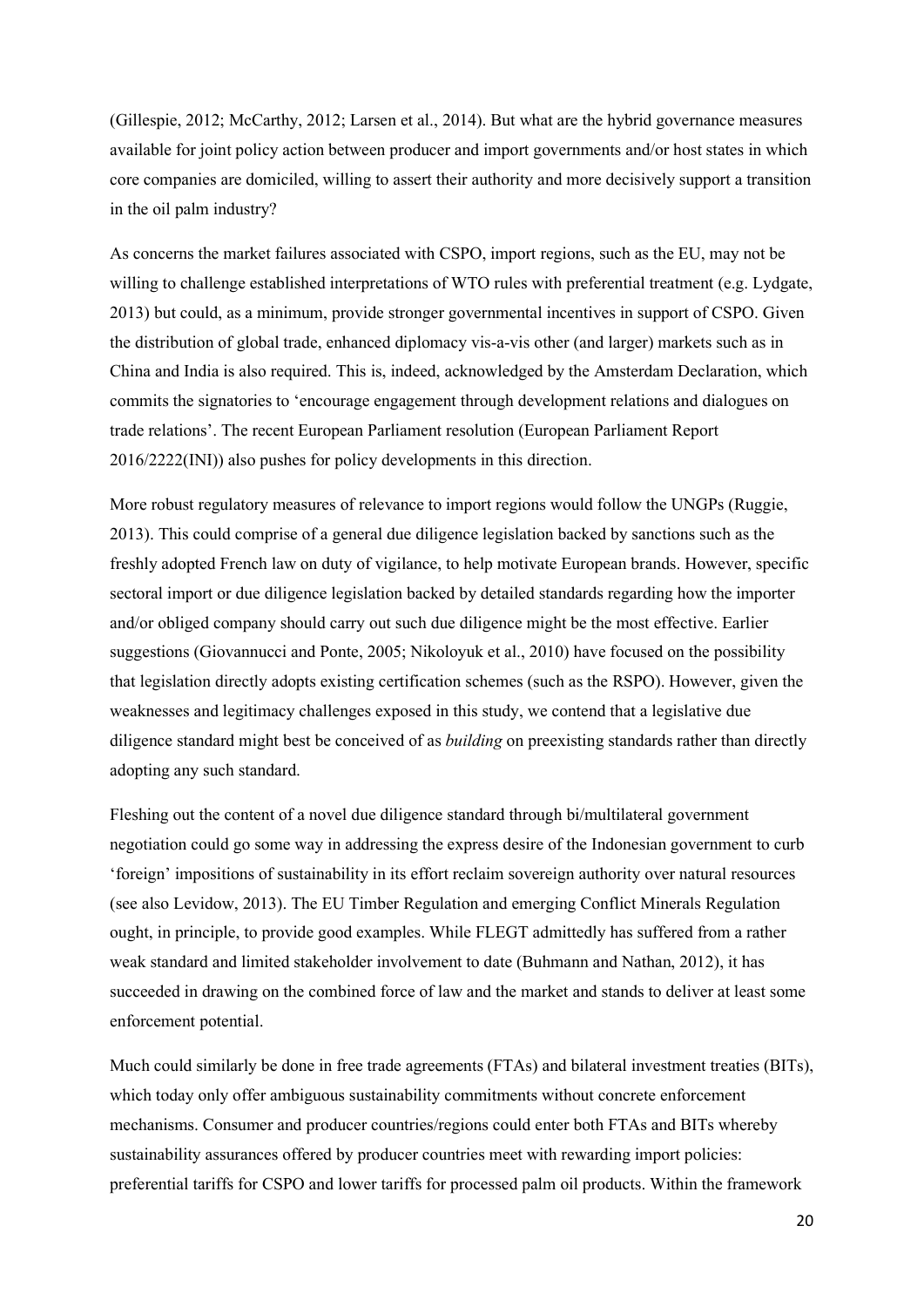of negotiations of the new bilateral EU-Indonesian trade agreement (launched July 2016), several EU member states, in fact, suggested the inclusion of such sustainability clauses.

However, in highly devolved government administrations, such as in Indonesia, little may be accomplished unless the individual provinces and regencies, who hold authorities in land use planning and permitting, are involved (e.g. Gillespie, 2012). In this regard, while still in their infancy, innovative examples of so-called 'jurisdictional approaches' may have interest. Here, certification (e.g. RSPO), is based on sustainability performance in sub-national government jurisdictions, offering the potential for the local state to supervise and regulate standard implementation (Daemeter Consulting, 2016). While there are few examples to date and these still lack adequate quality assurance and broader participation in land use planning, jurisdictional certification may harbor at least some promise.

While we acknowledge divergence in opinions on several matters, a good degree of support for these types of hybrid measures arguably existed among commodity chain actors interviewed in this study. At first glance, this may be somewhat surprising, since the CSR literature normally assumes that private regulation (notably self-regulation) is evoked by companies exactly to avoid the risk of government regulation (Graham and Woods, 2006). Yet, participants in this study acknowledged widespread experiences of unfair treatment when efforts are made to act more responsibly. They also articulated the need for a much stronger presence of the Indonesian state and a potential role for the EU and member state governments in providing supporting regulation of palm oil imports. However, we hasten to note that many of the growers, processors and finance institutions that welcomed the chance to be interviewed in this study likely were among so-called 'front-runners', i.e. those that have come far in sustainability and thus stand to gain from such practice becoming compulsory.

In establishing incipient hybrid governance arrangements, a lack of capacity in many government agencies means that it is invariably necessary for civil society actors to (continue to) play a vital catalyzing and mediating role (Brannstrom et al. 2012). As was indicated from this study, this dependency can, however, generate additional tensions, for example between international NGOs that are often the architects of such schemes and local NGOs who may have more legitimacy on the ground but are often brought in only in the implementation phase. Civil society thus has an important role to play but long-term dependence on powerful international civil society actors should clearly be avoided lest it undermines the likelihood that any hybrid governance initiative is effective and legitimate (see also Viana et al. 2016).

### 6. Conclusions: reflections on the theorizing of hybrid governance

A small vanguard of growers and buyers have recently stood behind deeper commitments, e.g. through NDPE policies. Admittedly, this new turn to whole commodity chain governance or governance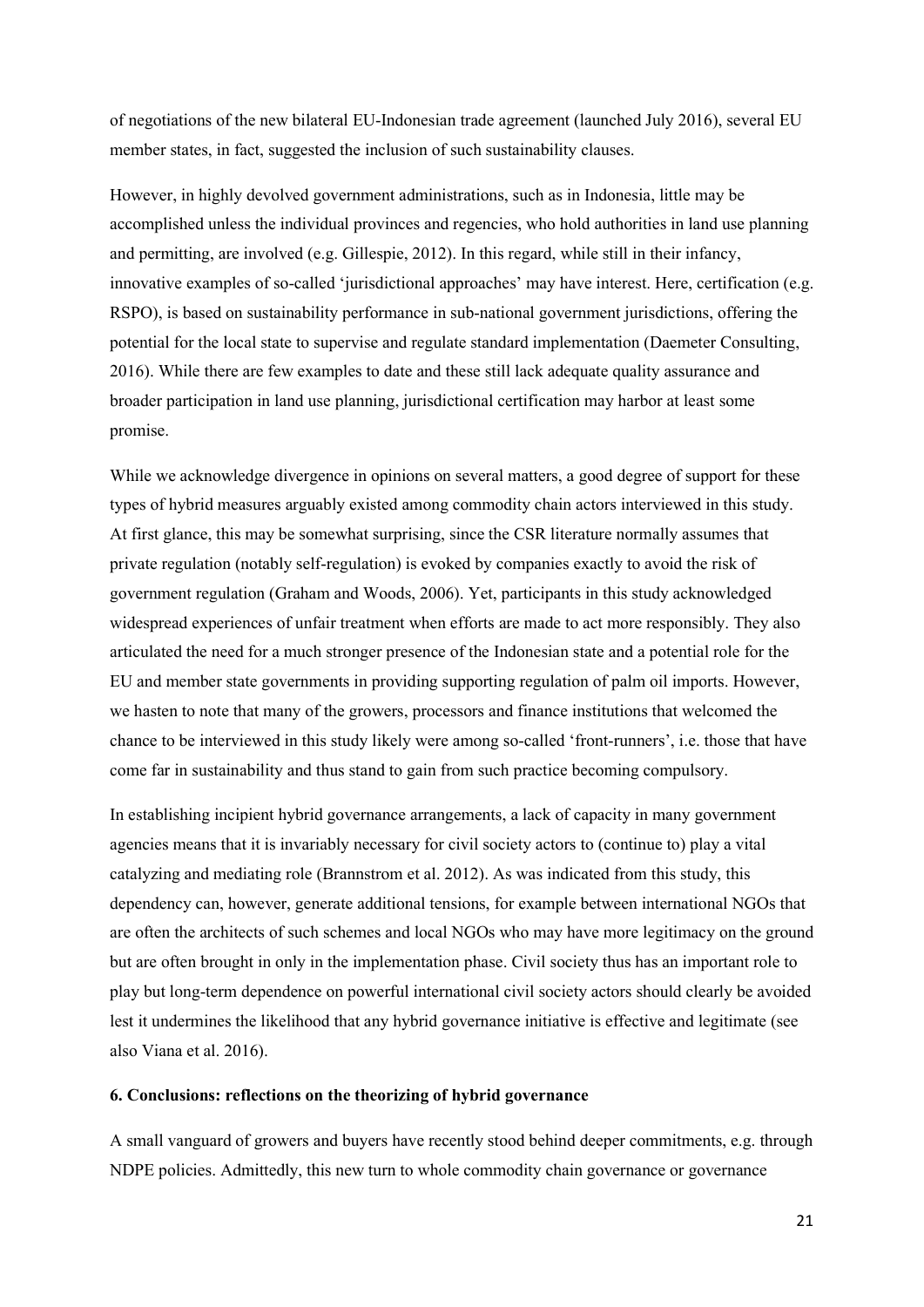through supply chains (e.g. Bush et al. 2016) has yielded some positive results from hard work of smaller circles of committed companies (e.g. Chain Reaction Research, 2017). Yet, the question remains whether the majority of commodity chain actors in the oil palm sector, i.e. the other growers and buyers, are genuinely prepared to follow suit and accept their own share of responsibility. If they are not, as our assessment suggests, then it follows that improvements in the social and environmental conditions under which palm oil is produced and traded are only likely to be achieved through a strengthening of combined public and private governance in both producing and consuming countries. At present, private regulation allows for a continued unfair commercial advantage to be enjoyed by those willing to benefit from human rights violations and social and environmental harm. Being a 'responsible' firm may pay in a long run (Carroll and Shabana, 2010) but in the short-term those who benefit from externalizing costs through violations appear often-times to retain a competitive advantage, which in turn creates a disincentive for companies to invest in more responsible practices. Continuing to rely on privately regulated practice alone may be a precarious strategy at best.

It is this challenge that the hybrid governance agenda reacts to by aiming to (re)assert the presence of the state and seeking pluralistic strategies that mobilize the combined positive forces of civil society, business and government(s). This paper has brought out distinct yet interdependent and co-existing perspectives on how commodity chain actors themselves imbue meaning into such ambitions of hybrid governance. Arguably, this is beneficial primarily since it helps avoid what McCarthy (2011), in a parallel critique of the Indonesian forestry sector, terms 'premature problem closure'. That is, conceptualizing the problem in only one way while excluding other equally relevant framings and the underlying politics that drive concrete outcomes on the ground. Several policy options for enacting hybrid governance have also been discussed, above. Now, in conclusion, what do the findings from this study tell us about the prospects for more robust theorizing of hybrid governance in the future?

In our view, the most significant theoretical feedback is that the relevance of hybrid governance hinges not on any blending, synergy or co-evolution between private and public institutions but on the degree to which all such (pre-existing or novel) institutions are more thoroughly democratized in the process. This involves giving more equal voice to the rights and interests of Indonesian smallholders and local and indigenous communities presently harmed by the industry. The limitations to private regulation (or any sustainability action, for that matter) exist not in any single sector or sphere of governance, but in situations of convergence between vested corporate interests and failed producer (Indonesian) and importer (EU) government regulation. Hence, an important theoretical insight is that of positing governments more directly as commodity chain actors in their own right, with their own stakes and agendas. In fact, the risk that governments themselves become compromised by big business points to a deeper ambiguity in the notion of hybrid governance and the very idea of governable commodity chains. It reminds us of how the distinction between state and corporations is convenient but frequently dysfunctional, since it disregards their politically ambivalent roles wherein the very idea of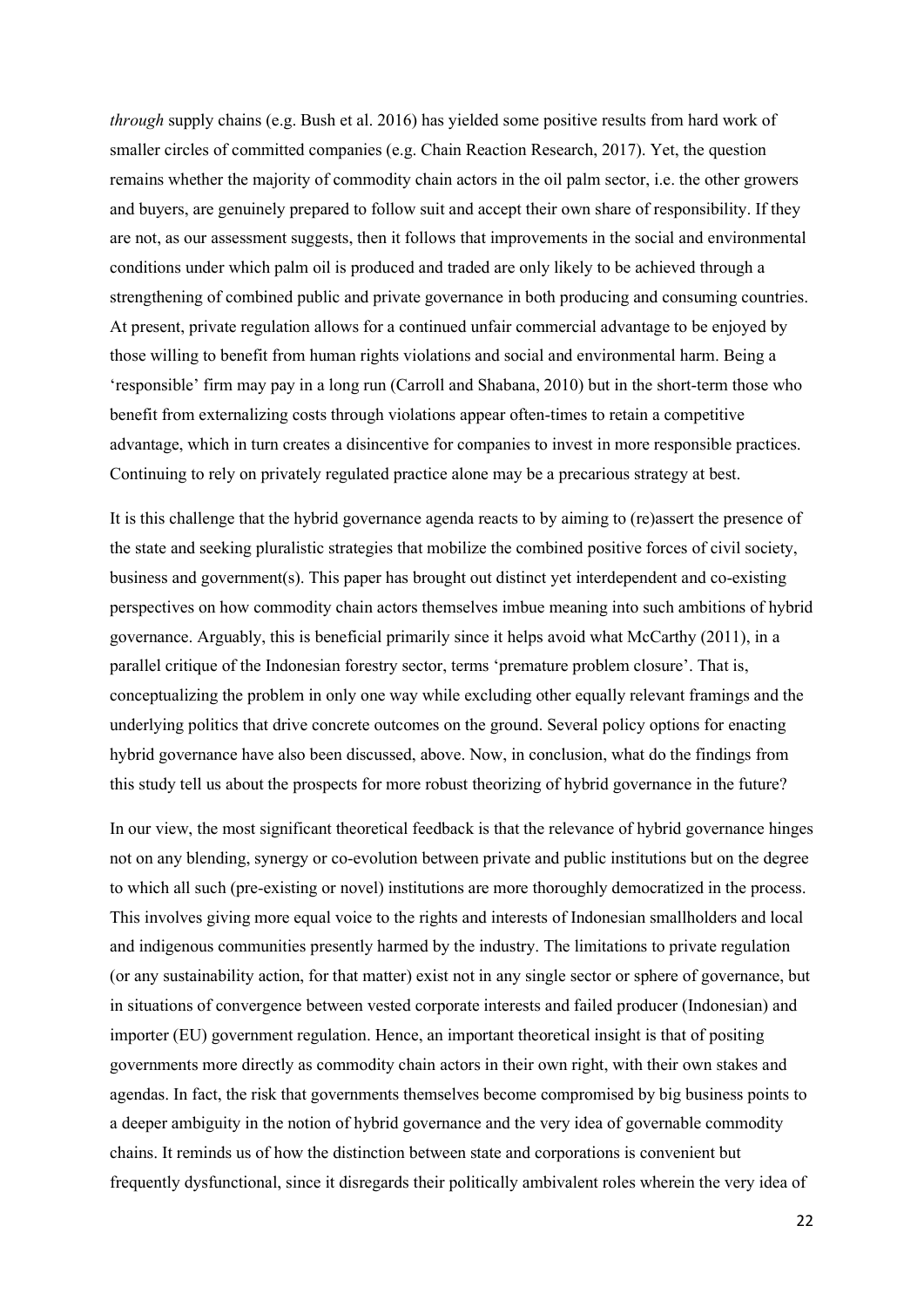a regulated market is nothing but a 'liberal imaginary' (Lawrence, 2007). This is the case whether it is expressed in terms of flagrant corruption cases in Indonesian regencies or subtler but equally problematic strategies by European governments supportive of domestic rapeseed and sunflower producers.

In this view, the present ambiguity in the notion of hybrid governance is far from accidental but, rather, a reflection of the multiple perspectives struggling to gain control (hegemony) over the 'symbolic universe' (Berger and Luckmann 1966) within which future sustainability actions should be interpreted and organized. Now, does a discourse on hybrid governance support a sufficiently critical dialogue among such perspectives to drive the necessary democratization of both public and private institutions? In our view, there is ground for tempered optimism as regards several of the potential policy measures discussed above (e.g. legislative due diligence, jurisdictional approaches etc.). For one, there is little doubt that deepened hybrid governance has some potential to promote critical junctures in resource governance, such as has been the case with the One Map Initiative (Muluyani and Jepson, 2017). The added value of private regulation (such as through NPDE commitments, corporate standards like ISPO and/or multi-stakeholder certification like RSPO) may here be exactly in offering alternative platforms for wider learning outcomes and synergies among public and private sectors (e.g. Ponte and Cheyns, 2013). Moreover, attending to the hybrid nature of commodity chain governance also helps, analytically, to pay attention to the growing multi-territoriality of such chains and the many, alternative and interacting sites of contestation that hold potential for reform (Ferrando, 2017).

However, we also see an evident risk that the discourse of hybrid governance reifies problematic corporate and state institutions rather than opening for more democratic recognition and contestation on underlying rights, interests, and perspectives. Put simply, there is no substitute for strengthening Indonesian government regulation, e.g. with measures to secure land tenure and harmonize government actions. If discourses of hybridization are controlled primarily by the most vocal and powerful (corporate or governmental) actors, no blend of private and public regulation will ever offer sufficient 'resources' (Köhne, 2014) to smallholders and local communities affected by the palm oil industry. Here, the very act of conceptualizing any mode of cooperation (through blending, coevolution of similar) with private institutions as a primary solution to governmental failures has several important consequences. First, it redirects (at least a good part of) the locus of democratic contestation from public institutions to the market. Second, it diverts attention of communities, activists and scholars alike from alternative forms of protest and influence situated closer to government. Third, it plays into the hands of international elites (whether corporate, NGOs, foreign governments and/or international institutions), resulting in – somewhat paradoxically – removing agency both spatially and socially *away* from the affected localities. In so doing, there is a risk that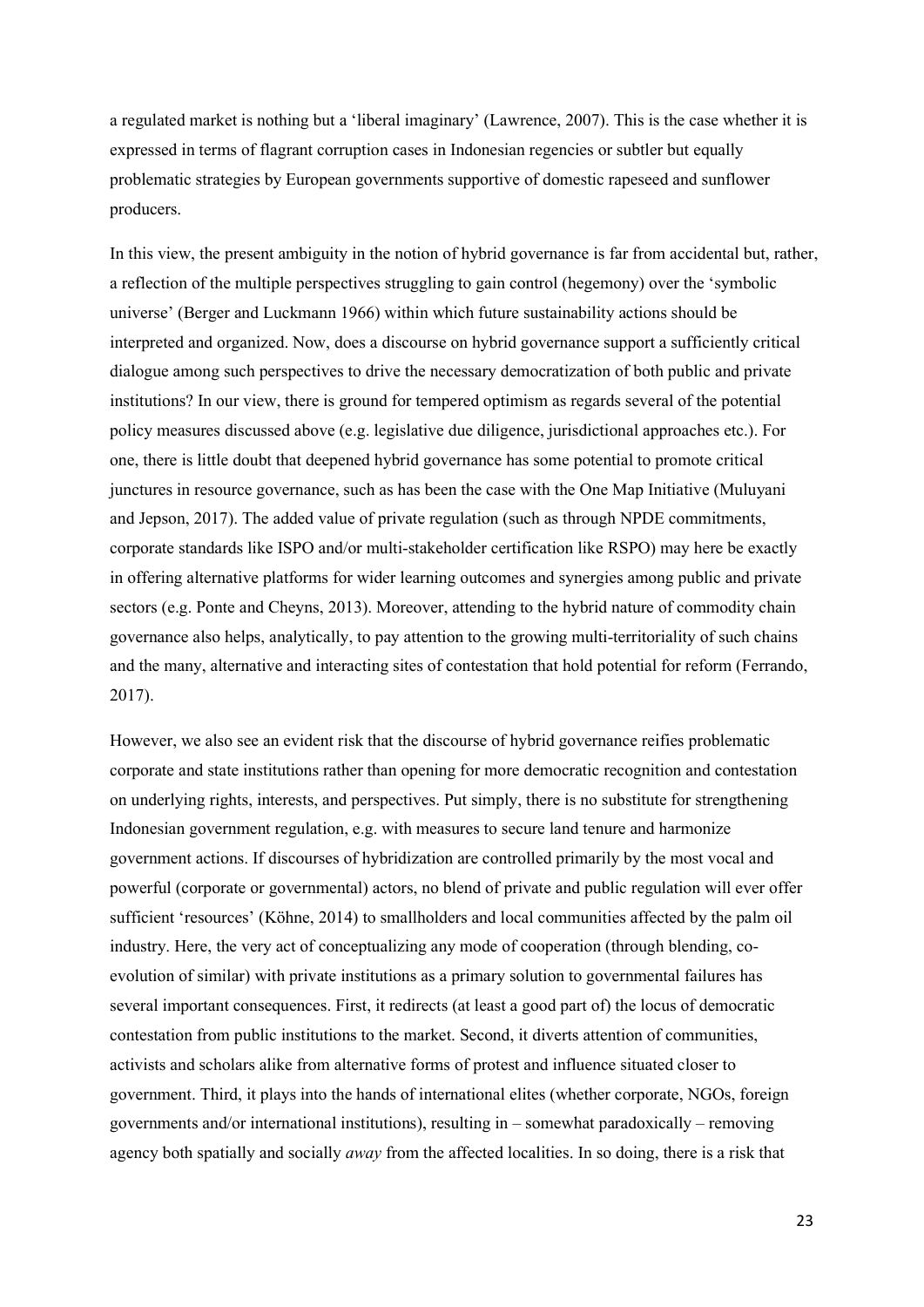local actors' own agency and visions for their lands and societies is prone to be further ignored (Larsen et al., 2017 forthcoming).

In sum, there can be little doubt that producer countries (such as Indonesia) and importing regions (such as EU) urgently need to (re)gain power from private authority, if they wish to see a decisive improvement in sustainability performance. Hybrid governance initiatives are still in their relative infancy and their relative contribution remains to be seen. We posit that the relevance of hybrid governance arrangements will depend on striking a new balance in roles and responsibilities – including revamping of the underlying institutions themselves. Beyond a (re)asserted role of the state and its sub-national jurisdictions, achieving this balancing act requires a more fundamental debate on the biased role that governments thus far have tended to play, in Southeast Asia as well as in Europe. We suggest that the rich and complementary problem framings articulated by the participants in this study offer useful guidance on how more lasting progress could be achieved. They also help avoid that typically techno-centric discourses on private or public regulation – or any hybridized blend in between – diverts attention from the underlying breadth of interventions needed.

#### Acknowledgements

The work presented in this paper was conducted within the Producer to Consumer Sustainability (P2CS) Initiative of the Stockholm Environment Instiute (SEI), funded by the Swedish International Development Cooperation Agency (Sida). Kløcker Larsen also acknowledges co-funding for writing of this paper from the Swedish research council Formas (grant no. 2012-1453). We are grateful to SEI colleagues in the P2CS Initiative Javier Godar and Clément Suavet for support in the analysis of customs data. We also direct a warm note of thanks to Eric Wakker (AidEnvironment) and Filip Gregor (Frank Bold Society) for advice and comments on earlier drafts of this paper. We thank all participants who showed trust and interest in this work and contributed their time and insights in the interviews. The responsibility for the arguments presented here, including any errors, are naturally entirely the authors' alone.

#### References

Aldrich, S., Walker, R., Simmons, C., Caldas, M., Perz, S., 2012. Contentious Land Change in the Amazon's Arc of Deforestation. Ann. Assoc. Am. Geogr. 37–41.

Berger, P., & Luckmann, T. 1966. The Social Construction of Reality: A Treatise in the Sociology of Knowledge. Penguin, Harmondsworth, UK.

Bitzer, V., 2012. Partnering for Change in Chains: the Capacity of Partnerships to Promote Sustainable Change in Global Agrifood Chains. Int. Food Agribus. Man. Rev. 15.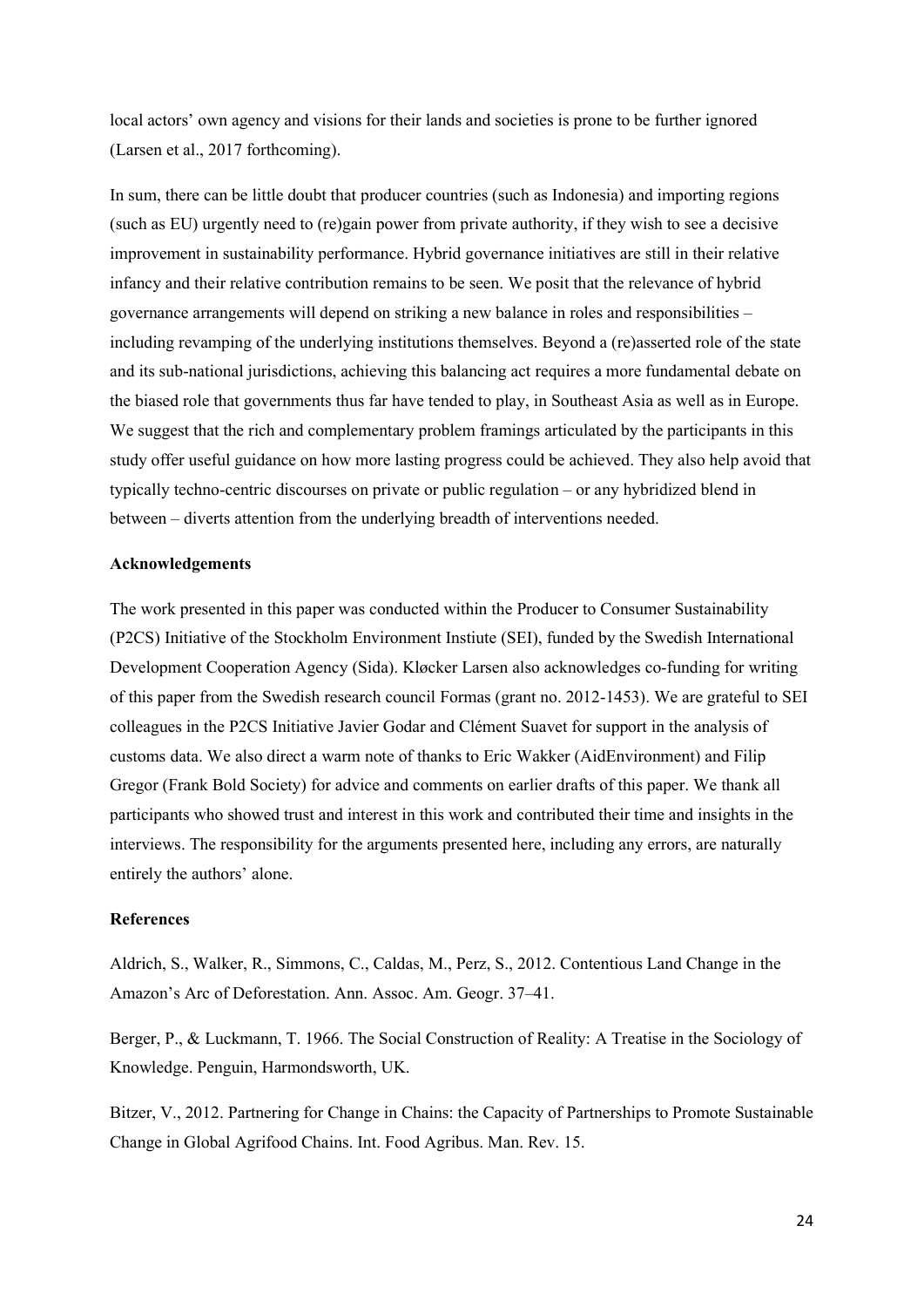Boons, F. and Mendoza, A. 2010. Constructing sustainable palm oil: how actors define sustainability. J. Clean. Prod. 18, 1686-1695.

Brannstrom, C., Rausch, L., Brown, J.C., de Andrade, R.M.T., Miccolis, A., 2012. Compliance and market exclusion in Brazilian agriculture: Analysis and implications for "soft" governance. Land use policy 29, 357–366.

Bush, S. R., Osterveer, P., Bailey, M., Mol, A. P. J. 2015. Sustainability governance of chains and networks: a review and future outlook. J. Clean. Prod. 107, 8-19.

Carroll, A and Shabana, K. 2010. The Business Case for Corporate Social Responsibility: A Review of Concepts, Research and Practice. Int. J. Man. Rev. 12, 85–105.

Chain Reaction Research, 2017. Indonesian Palm Oil's Stranded Assets: 10 Million Football Fields of Undevelopable Land. Aidenvironment, Climate Advisers, and Profundo, Washington, US.

Cheyns, E. 2014. Making ''minority voices'' heard in transnational roundtables: the role of local NGOs in reintroducing justice and attachments. Agr. Hum. Val. 31, 439–453.

Climate Focus. 2016. Progress on the New York Declaration on Forests: Eliminating Deforestation from the Production of Agricultural Commodities – Goal 2 Assessment Report. Prepared by Climate Focus in cooperation with the NYDF Assessment Coalition with support from the Climate and Land Use Alliance and the Tropical Forest Alliance 2020.

Cramb, R. and Curry, G. N. 2012. Oil palm and rural livelihoods in the Asia–Pacific region: An overview, Asia Pac. View. 53(3), 223–239.

Colchester, M., Anderson, P., Jiwan, N., Andiko, Toh, S. M. 2009. HCV and the RSPO. Report of an independent investigation into the effectiveness of the application of High Conservation Value zoning in palm oil development in Indonesia. Forest Peoples Programme, SawitWatch, Wild Asia and HuMa.

Daemeter Consulting, 2015. Indonesia's Evolving Governance Framework for Palm Oil: Implications for a No Deforestation, No Peat Palm Oil Sector. Bogor, Indonesia.

Daemeter Consulting, 2016. Jurisdictional Approaches to Reducing Palm Oil Driven Deforestation in Indonesia: A Scoping Study of Design Considerations and Geographic Priorities. Bogor, Indonesia.

Dedrick, J., Kraemer, K. L., Linden, G. 2010. Who profits from innovation in global value chains?: a study of the iPod and notebook PCs. Ind. Corp. Change. 19(1), 81-116.

EIA (Environmental Investigation Agency), 2015. Who watches the watchmen. Auditors and the breakdown of oversight in the RSPO. London, UK.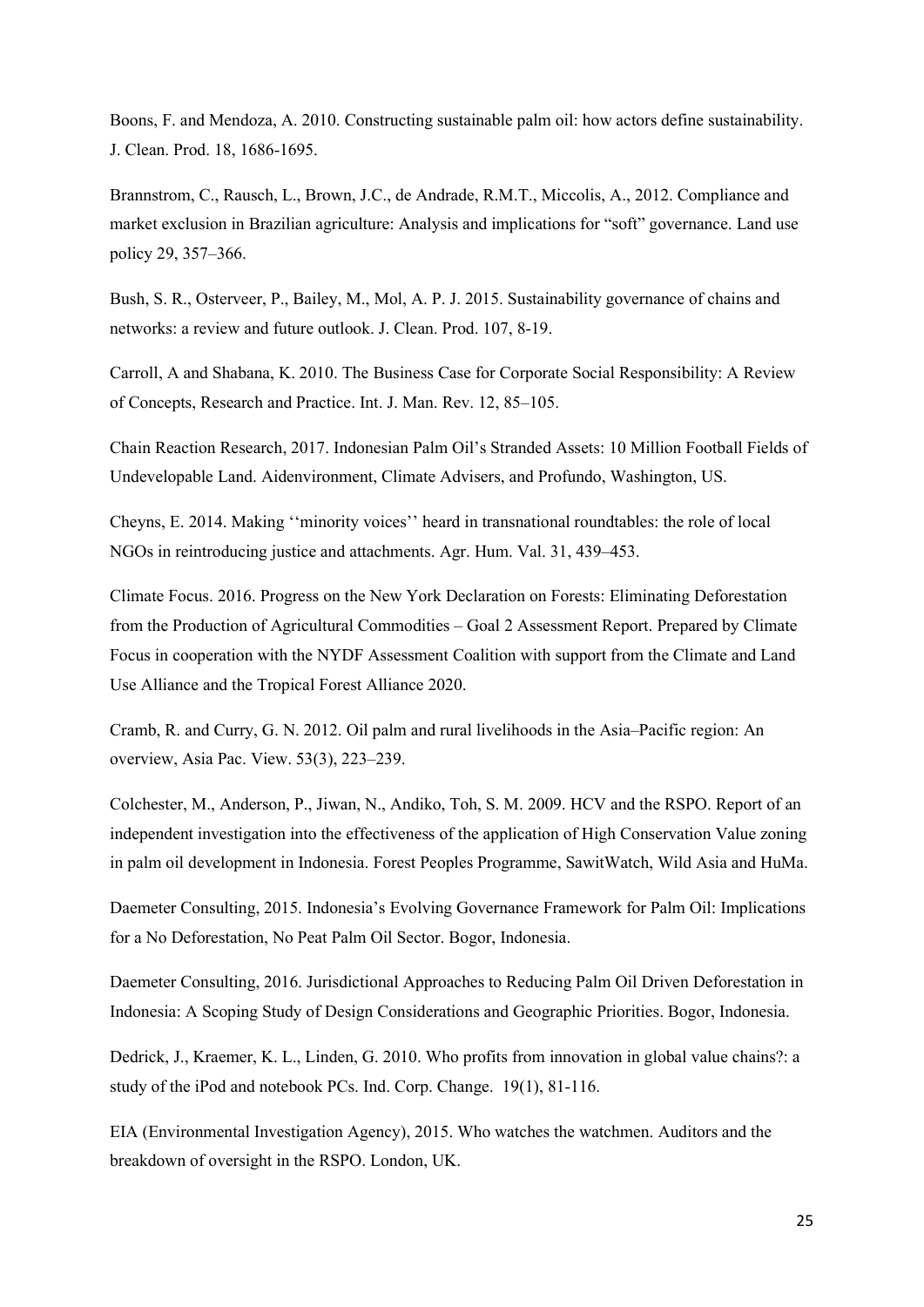Ferrando, T. 2017. Land Rights at the Time of Global Production: Leveraging Multi-Spatiality and 'Legal Chokeholds'. Business Hum Rights J 2: 275–295.

Foerstl, K., Azadegan, A., Leppelt, T., Hartmann, E. 2015. Drivers of supplier sustainability: moving beyond compliance to commitment. J. Supply Chain Manag. 51(1), 67-92.

Foley, P., and B. McCay. 2014. Certifying the commons: eco-certification, privatization, and collective action. Ecology and Society 19(2), 28.

Gereffi, G., and Lee, J., 2012. Why the World Suddenly Cares About Global Supply Chains. J. Supply Chain Manag. 48, 24–32.

Gillespie, P. 2012. Participation and power in Indonesian oil palm plantations. Asia Pac. View. 53(3), 254–271.

Giannakis, M., and Papadopoulos, T. 2015. Supply chain sustainability: A risk management approach. Int. J. Prod. Econ. 171(4), 455-470.

Giovannucci, D. and Ponte, S. 2005. Standards as a New Form of Social Contract? Sustainability Initiatives in the Coffee Industry, Food Pol. 30(3), 284-301.

Godar J., Persson, M. U., Tizado, E. J., Meyfroidt, P. 2015. Towards more accurate and policy relevant footprint analyses: Tracing fine-scale socio-environmental impacts of production to consumption. Ecol. Econ. 112, 25–35.

Graham, D. and Woods, N. 2006. Making corporate self-regulation effective in developing countries. World Development 34(5) 868–883.

Kløcker Larsen, R., Dimaano, F., Pido, M. D. 2018, forthcoming. Can the wrongs be righted? Prospects for remedy in the Philippine oil palm agro-industry. Dev. Ch.

Kløcker Larsen, R., Jiwan, N., Rompas, A., Johanes, J., Osbeck, M., Tarigan, A. 2014. Towards 'hybrid accountability' in EU biofuels policy? Community grievances and competing water claims in the Central Kalimantan oil palm sector. Geoforum 54, 295–305.

Kløcker Larsen, R., Gerger Swartling, Å., Powell, N., May, B., Plummer, R., Simonsson, L., Osbeck, M. 2012. Framework for supporting the dialogue between regulatory policy and local climate change adaptation: Insights from case study research in Sweden, Canada and Indonesia. Env Sci Pol 23, 12-23.

Köhne, M. 2014. Multi-stakeholder initiative governance as assemblage: Roundtable on Sustainable Palm Oil as a political resource in land conflicts related to oil palm plantations. Agricult. Hum. Val. 31, 469–480.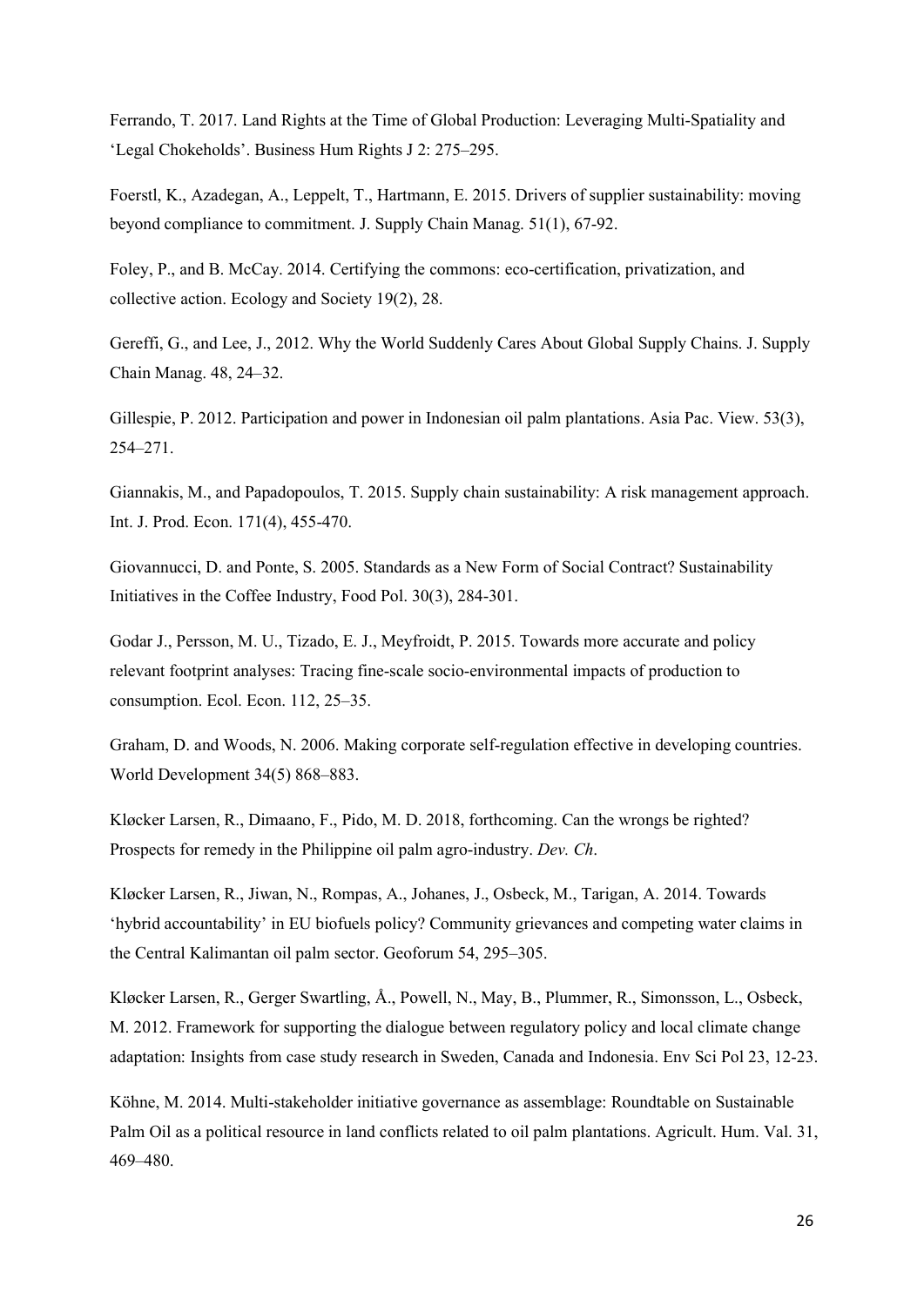Kvale, S. 1995. The Social Construction of Validity. Qual. Inquir. 1(1), 19–40.

Lambin, E. F., Meyfridt, P., Rueda, X. et al. 2014. Effectiveness and synergies of policy instruments for land use governance in tropical regions. Glob. Env. Ch. 28: 129–140.

Lawrence, R. 2008. NGO Campaigns and Banks: Constituting risk and uncertainty. In: Wood, D. (ed.), Hidden Hands in the Market: Ethnographies of Fair Trade, Ethical Consumption, and Corporate Social Responsibility. Research in Economic Anthropology, 28, 241–269.

Lawson, S. 2014. Consumer Goods and Deforestation. Forest Trends Report Series. Forest Trade and Finance. 09.2014.

Lydgate, E. B. 2013. Biofuels, sustainability and trade-related regulatory chill. J. Int. Econ. Law 15(1), 157–180.

Marin-Burgos, V., Clance, J. S., Lovett, J. C. 2015. Contesting legitimacy of voluntary sustainability certification schemes: Valuation languages and power asymmetries in the Roundtable on Sustainable Palm Oil in Colombia. Ecol. Econ. 117, 303–313.

McCarthy, P. 2011. The limits of legality. Governance, extra-legality, and resource control in Indonesia, in: van Klinker, G. and Aspinall, E. (eds.), State and Illegality in Indonesia, KITLV Presss.

McCarthy, J. F. 2012. Certifying in Contested Spaces: private regulation in Indonesian forestry and palm oil, Third World Quart. 33(10), 1871–1888.

McCarthy, J.F., Gillespie, P., Zen, Z. 2012. Swimming upstream: local Indonesian production networks in 'Globalized' palm oil production, World Dev. 40(3), 555–569.

Muluyani, M. and Jepson, P. 2017. Does the 'One Map Initiative' Represent a New Path for Forest Mapping in Indonesia? Assessing the Contribution of the REDD+ Initiative in Effecting Forest Governance Reform. Forests 8(14).

Nadvi, K. 2008. Global standards, global governance and the organization of global value chains. J Econ Geog 8, 323–343.

Narasimhan, R., Schoenherr, T., Jacobs, B and Kim, M.K., 2015. The Financial Impact of FSC Certification in the United States: A Contingency Perspective. Dec Sci 46(3).

Nikoloyuk, J., Burns, T. R., de Man, R. 2010. The promise and limitations of partnered governance: the case of sustainable palm oil. Corp. Gov. 10(1), 59-72.

Orsato, R. J. et al. 2015. Why join a carbon club? A study of the banks participating in the Brazilian "Business for Climate Platform". J. Clean. Prod. 96, 387-396.